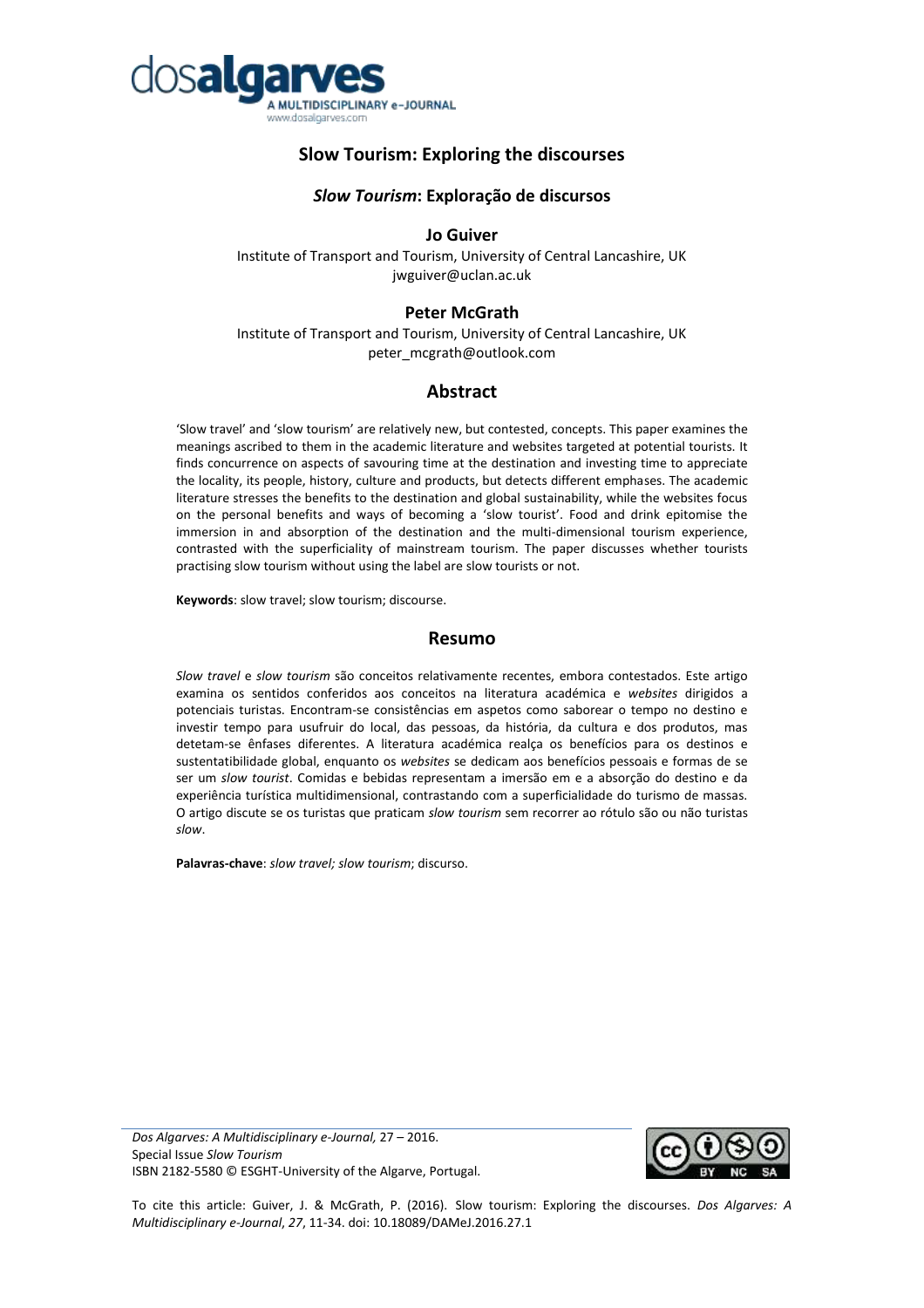## **1. Introduction**

The terms 'slow travel' and 'slow tourism' are now recognised as denoting forms of holiday that differ from the mainstream. Whilst still being contested in the academic literature, the terms are freely used in the media, despite the lack of consensus about what they signify. This makes it an appropriate and interesting time to examine their usage in documents which will contribute to 'fixing' the meanings for the future, namely the academic literature and websites promoting slow travel/tourism. The findings reported in this paper identify the similarities and differences between the two types of writing and will contribute to understanding the collection of activities, motivations and benefits which inform the notion of slow tourism.

Here we focus on slow tourism, i.e. activities at the holiday destination, rather than the travel between the tourists' home and their destination or between destinations, while recognising that the term slow travel is often applied to these activities.

The next section reviews the modest literature about slow tourism and associated ideas and is followed by the methodology, explaining how the documents were chosen and analysed. The findings use the documents' words to explore the themes of time and pace, accommodation and travel at the destination, senses and emotions, depth and people. The discussion relates these themes to those from the academic literature and the conclusions summarise the paper. They suggest that the tourist-centric discourses in both academic and online texts about slow tourism re-enforce the power of the tourist and their right to make decisions in their own interests.

#### **2. Literature review**

Slow tourism/travel remains a contested term (Dickinson and Lumsdon 2010; McGrath and Sharpley, 2016), but the 'constellation' of ideas (Fullagar, Wilson and Markwell, 2012: 5) surrounding it is beginning to emerge into a meaningful concept (Lumsdon and McGrath, 2011: 273). Here we focus solely on slow tourism attitudes and practices at the destination, confusingly often called 'slow travel' (McGrath and Sharpley, 2016).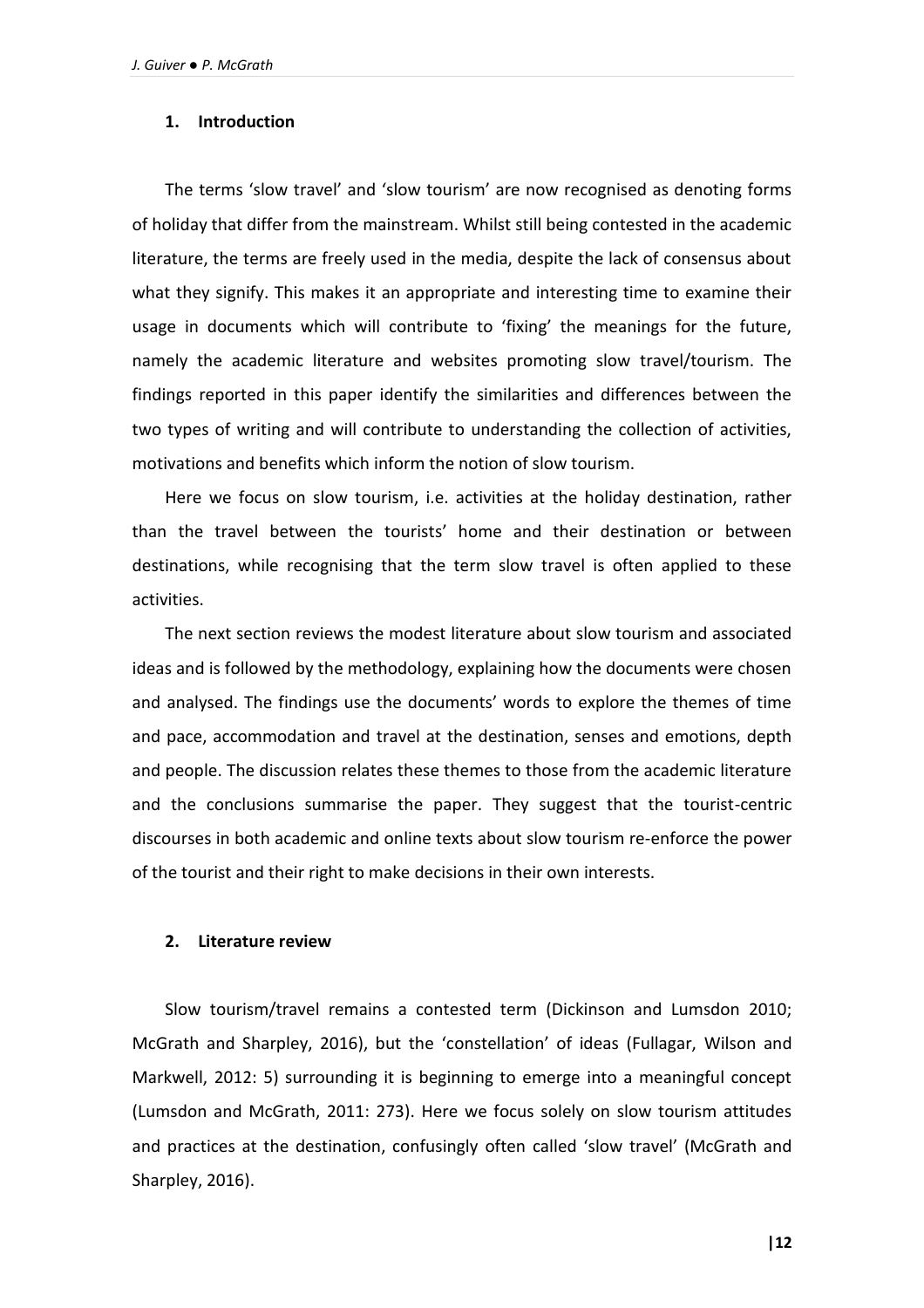The label 'slow tourism' distinguishes it from other kinds of tourism, such as mass or mainstream tourism with their, often unstated, undesirable attributes and differentiates it from other types of 'unconventional' tourism, such as eco-, pro-poor or responsible tourism (McGrath and Sharpley 2016: 3). It can apply to a trend away from conventional tourism (World Travel Market, 2007), an adopted identity (Dickinson, Robbins and Lumsdon, 2010; Smith, 2012), conscious ethical decisions (Fullagar, Wilson and Markwell, 2012), motivations for holiday choices (McGrath and Sharpley, 2016; Oh, Assaf and Baloglu, 2014), types of accommodation (Matos, 2004) or destination (Caffyn, 2012; Timms and Conway, 2012) as well as a description of fundamental changes needed in the organisation of tourism for social justice and environmental sustainability (Hall, 2009). Pinning down exactly what it means is difficult and perhaps should not be attempted: "You can kill the thing you love by trying to define it." (Respondent in Lumsdon and McGrath's research, 2011; 273)

Here we explore five themes emerging from the literature: (i) time; (ii) conscious decision-making; (iii) engaging the senses; (iv) holiday duration and location; and (v) anti-commercialism, before discussing the benefits of slow tourism.

## **2.1 Time**

Although 'slow' indicates a relationship with time, the 'slow' in slow tourism derives from the 'slow' used by the slow food movement, *Cittaslow* (slow cities) (Lumsdon and McGrath, 2011) and other terms such as slow consumption (Hall 2009). It opposes 'fast' (as in fast food) and celebrates processes and the time they occupy.

A growing number of authors, both academic (eg. Bertmann, 1998; Odih, 1999) and popular (eg. Honoré, 2005; Jőnsson, 1999), implicate modern constructions of time in creating stress and dissatisfaction. Paolucci (1998) attributes feelings of stress to having to choose among so many activities and trying to do too many too quickly without enough time to do them with care, while Simpson (2014: 44) claims the focus on means, including instrumentalism embodied in technology, "makes it impossible to assess the value of any given thing or value." The rejection of this goal-orientated, linear time is symbolised by the spiral motif for the slow travel movement (Figure 1), representing a circular and more abundant vision of time (Germann Molz, 2009).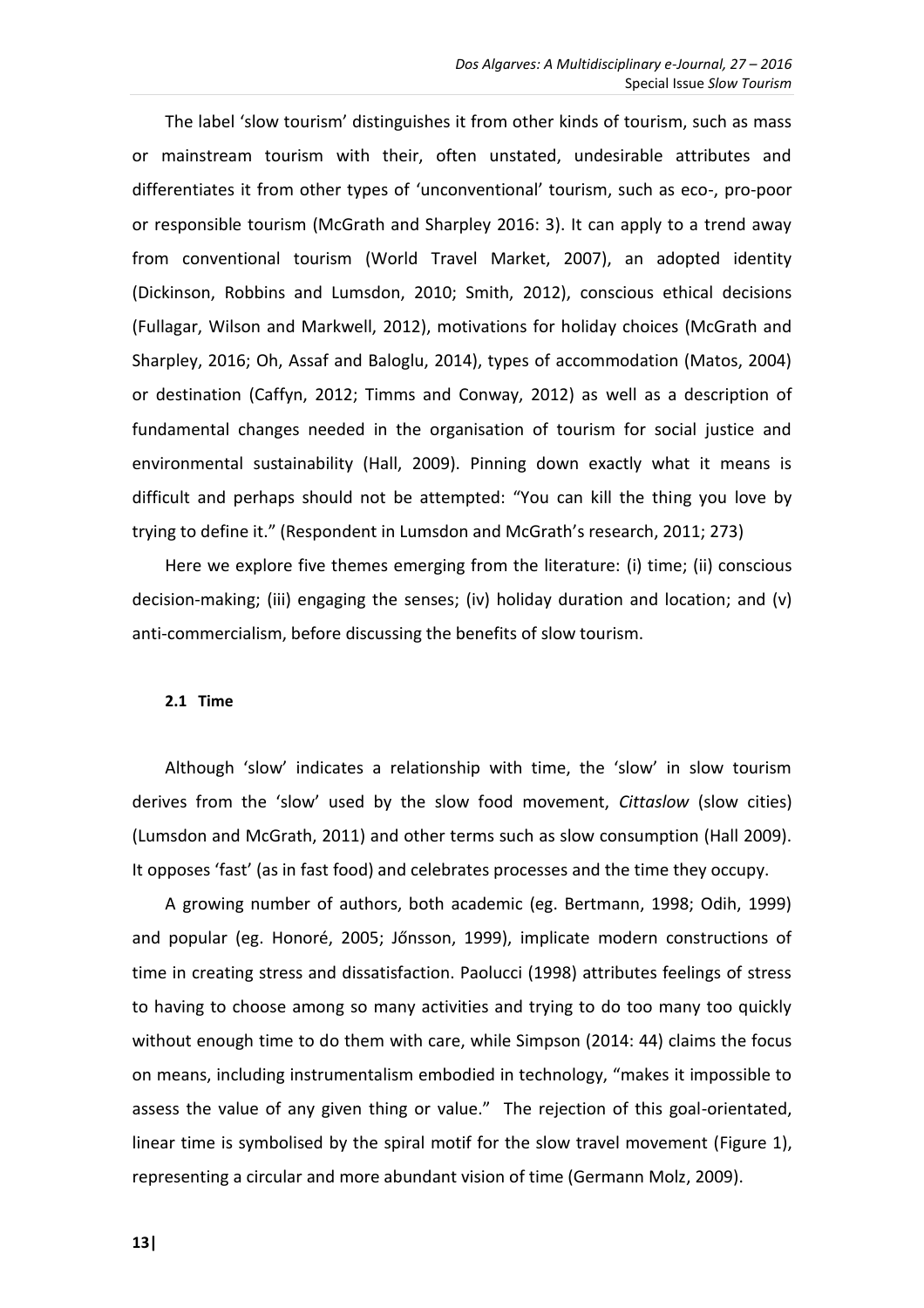Figure 1: An illustration of the spiral motif, used for slow tourism

# slowtravel

Source: Slow Travel Company, 2015.

While holidays should be escapes from such models of time (Howard, 2012), Woehler (2004) believes that the institutionalisation of employment time has permeated vacations, causing time-scarcity even for self-fulfilment. The demands of employment greatly influence the time available for, and activities chosen for, holidays (Dickinson and Peeters, 2014).

Slow tourism reduces the pace of activity, by savouring each activity in its own right (Germann Molz, 2009; Lumsdon and McGrath, 2011), rather than seeing it as the means to an end (see Dickinson, Robbins and Lumsdon, 2010). It is contrasted with 'fast tourism' which involves packing in multiple stops and activities (World Travel Market, 2007).

## **2.2 Conscious decision-making**

For several authors (e.g. Germann Molz, 2009; Caffyn, 2012), the conscious choice of 'slow' is an essential attribute of being a slow tourist, echoing the words of Gardner (2009): "Slow travel is about making conscious choices." Many assume altruistic motives: "Slow travellers consider the impact of their holidays on the local community they visit" (World Travel Market, 2007: 14). For these authors, it would appear that unwittingly practising aspects of slow tourism, perhaps through economic necessity, disqualifies one from being a slow tourist. Others grade the degree of conscious choice or motivation for slow tourism. Yurtseven and Kaya (2011) identify three clusters of tourists visiting a tourist *CittaSlow* destination: 'dedicated', 'interested' and 'accidental' slow tourists, while Smith (2012) and Dickinson, Robbins and Lumsdon (2010) call dedicated and environmentally motivated tourists 'hard slow' and others who enjoy aspects of slow tourism as 'soft slow'. While environmental convictions may play a role in choosing slow tourism, the experiential benefits appear to be the over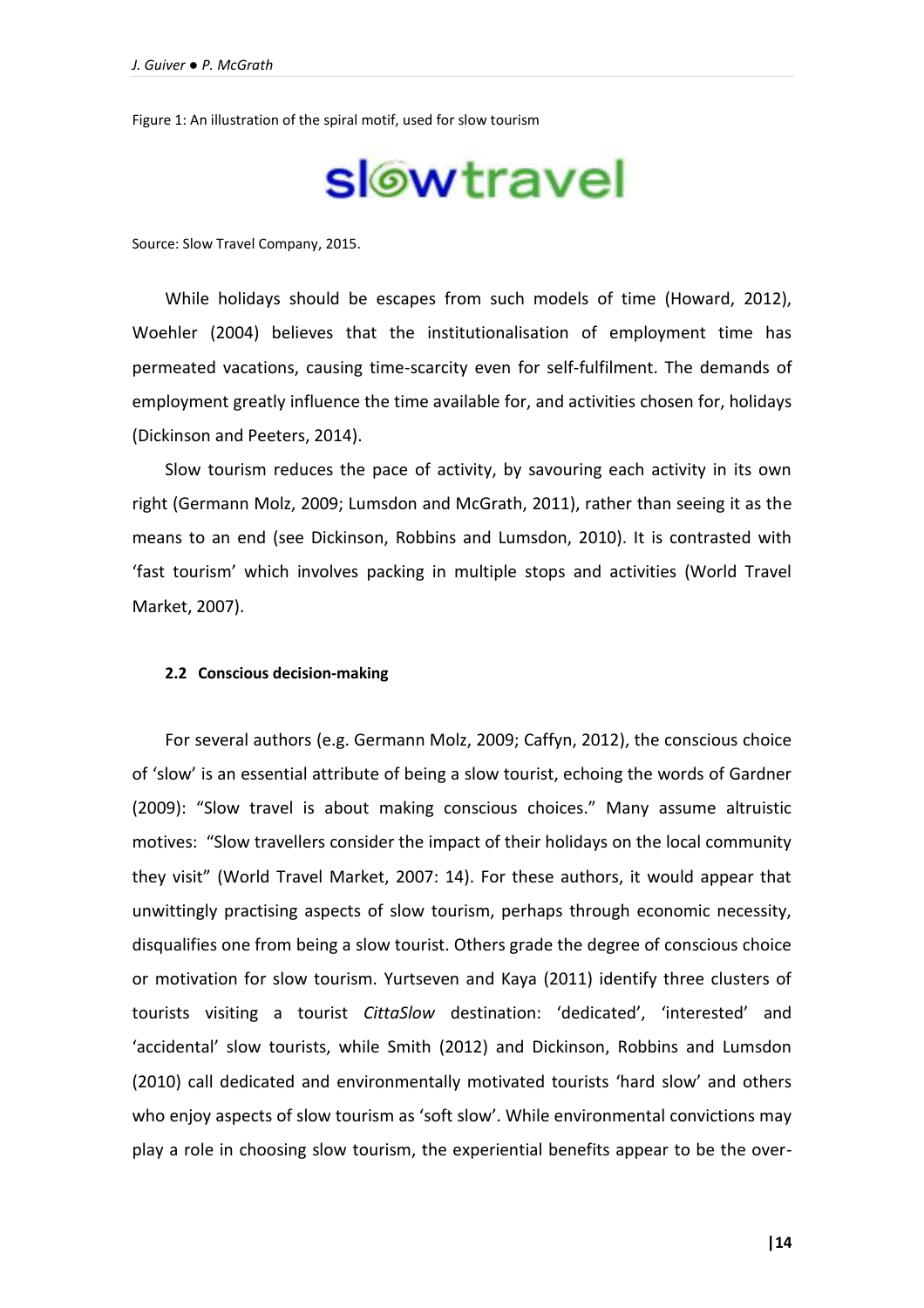riding motivation (Caffyn, 2012; Dickinson, Robbins and Lumsdon, 2010; Lumsdon and McGrath, 2011, McGrath and Sharpley, 2016).

## **2.3 Engaging the senses**

With its antecedents in the slow food movement, many writers find enjoying local food and drink an essential aspect of slow tourism (Caffyn, 2012). This benefits the destination (employing local people, maintaining traditions) and offers opportunities to mix with local people. Many research respondents (see Dickinson, Robbins and Lumsdon, 2011; Lumsdon and McGrath, 2011; Robbins and Cho, 2012) refer to smells, tastes, meeting people and being 'within' a place, associated with a deeper sense of experience (Germann Molz, 2009). This contrasts with the superficiality of purely visual consumption (Larsen, 2001, Urry, 2002).

## **2.4 Holiday duration and location**

One of the advocated ways of experiencing a place more deeply is to stay longer (Caffyn, 2012), countering current trends for more and shorter holidays, largely facilitated by cheaper airfares (Buckley, 2010). Slow tourism favours rural areas (Matos, 2004) with a slower pace of life and opportunities to walk, cycle and enjoy the countryside, although savouring city life is also advocated (Lumsdon and McGrath, 2011).

## **2.5 Anti-commercialism**

Slow tourism offers an alternative to the homogenisation of the holiday experience, destinations and their tourism provision by conventional (mass) tourism and package holidays (Conway and Timms, 2010). Holiday-makers' time pressures have led to the growth of tourism intermediaries exerting commercial pressure on destinations to provide their interpretation of tourists' needs, including presenting overwhelming choices of activity (Woehler, 2004). Instead, slow tourism offers "making real and meaningful connections with people, places, food, heritage and the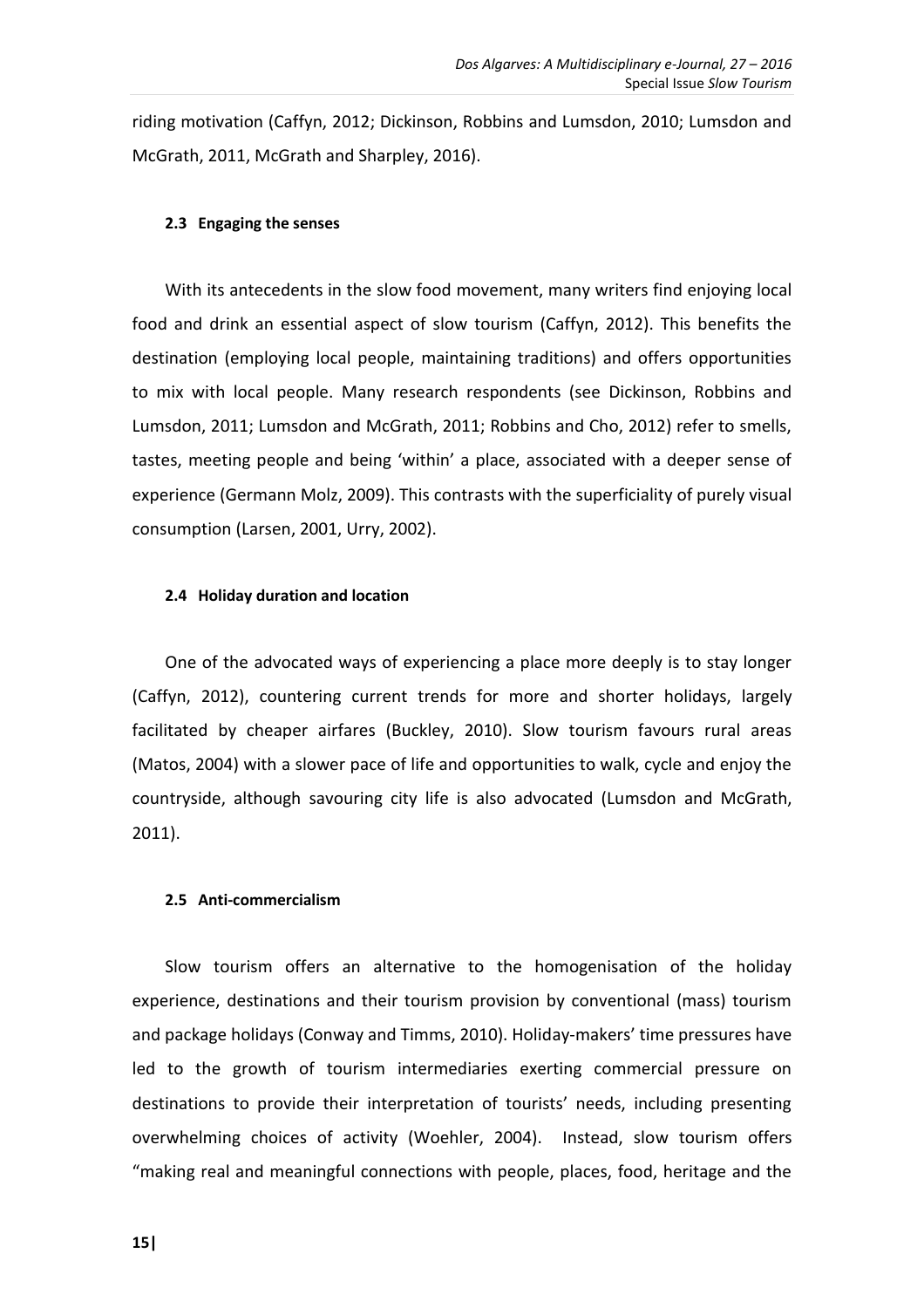environment" (Caffyn, 2012: 78), where tourists may even attempt to be part of the community, rather than remaining outsiders (Robinson and Cho, 2012), suggesting that relationships between visitors and residents can be deeper than commercial transactions.

As well as celebrating the differentness of places, slow tourists can signify their rejection of the sameness of package holidays: "Considering their travels superior to those of others, many portrayed their identities as alternative and their travels as following a more fulfilling and worthwhile way of life." (Smith, 2012: 39).

## **2.6 Benefits of slow tourism**

Although many authors focus on the environmental motivations and benefits of slow tourism, most of these are from reducing long-haul flights rather than activities at the destination. However, destinations adopting principles of slow tourism may reduce the financial leakage to foreign suppliers and so generate more income and employment for local people (Caffyn, 2012; Conway and Timms, 2010). The emphasis on quality, rather than quantity, and on spending longer in a destination may attract different market segments, often the growing group of time- and cash-rich retirees. Other benefits to the destination include enhancing its sense of identity and pride in local food, agriculture and occupations. There may also be disbenefits, with the power imbalance between tourists and destination creating pressures to 'fix' local identities and activities in an imagined exercise of slow tourism (Germann Molz, 2009).

Most of the claimed benefits for slow tourism accrue to the tourists themselves, including: relaxation, escape from home and work time pressures, more fulfilling holiday experiences and a greater, deeper knowledge and insight into the places they visit and their residents with possibly a cleaner conscience about their environmental and social impacts.

#### **2.7 In summary**

From this quick review, it is clear that slow tourism holds different meanings for different writers and actors. The central figure is the tourist, whose motivations and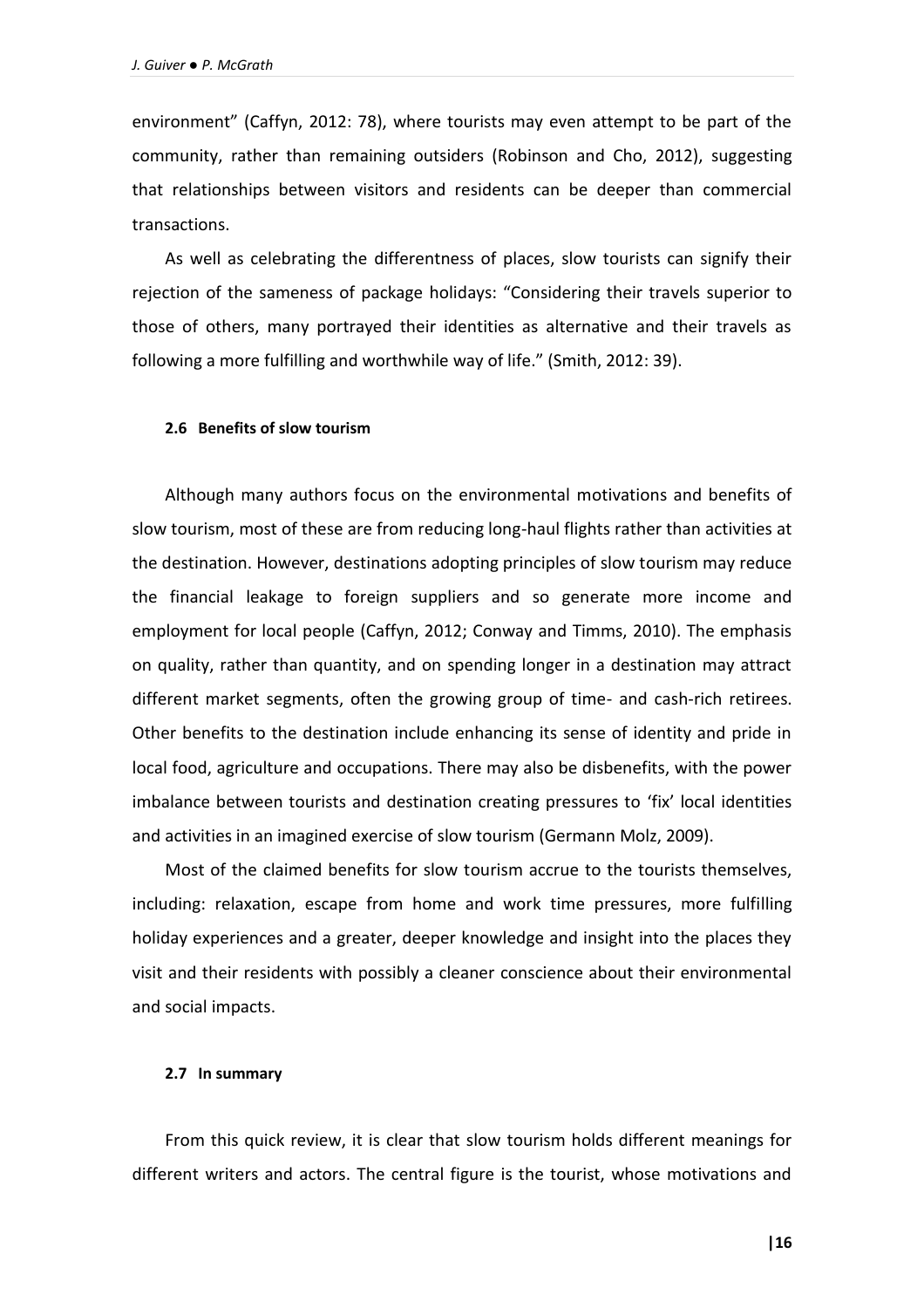preferences need to be met for destinations and the planet to benefit from slow tourism. For destinations, social and environmental campaigners, it presents a label to sell the personal, even hedonistic, benefits of more ethical and sustainable forms of tourism (Caffyn, 2012) whilst avoiding the 'greater good' rationale that has so far proved ineffective in changing tourism habits. To really take off (pun intended), it will probably have to be embraced by commercial interests, with a track record of destroying the very thing they are promoting. Another trajectory would be that it became the norm, so that destinations deviating from the norm might be seen as 'fast'. This would take away a selling point from providers and destinations, but no doubt there would still be a market for 'deeper' and more sustainable tourism with new labels such as 'ultra-slow'.

Each use of the terms slow travel and slow tourism helps shape their meaning. It is likely that tourism providers, destinations, travel writers and self-professed slow tourists have different motives for promoting and using the terms. While this review has focused on the academic literature, we now turn to texts created by other actors to examine how they are helping to mould the meanings of the terms.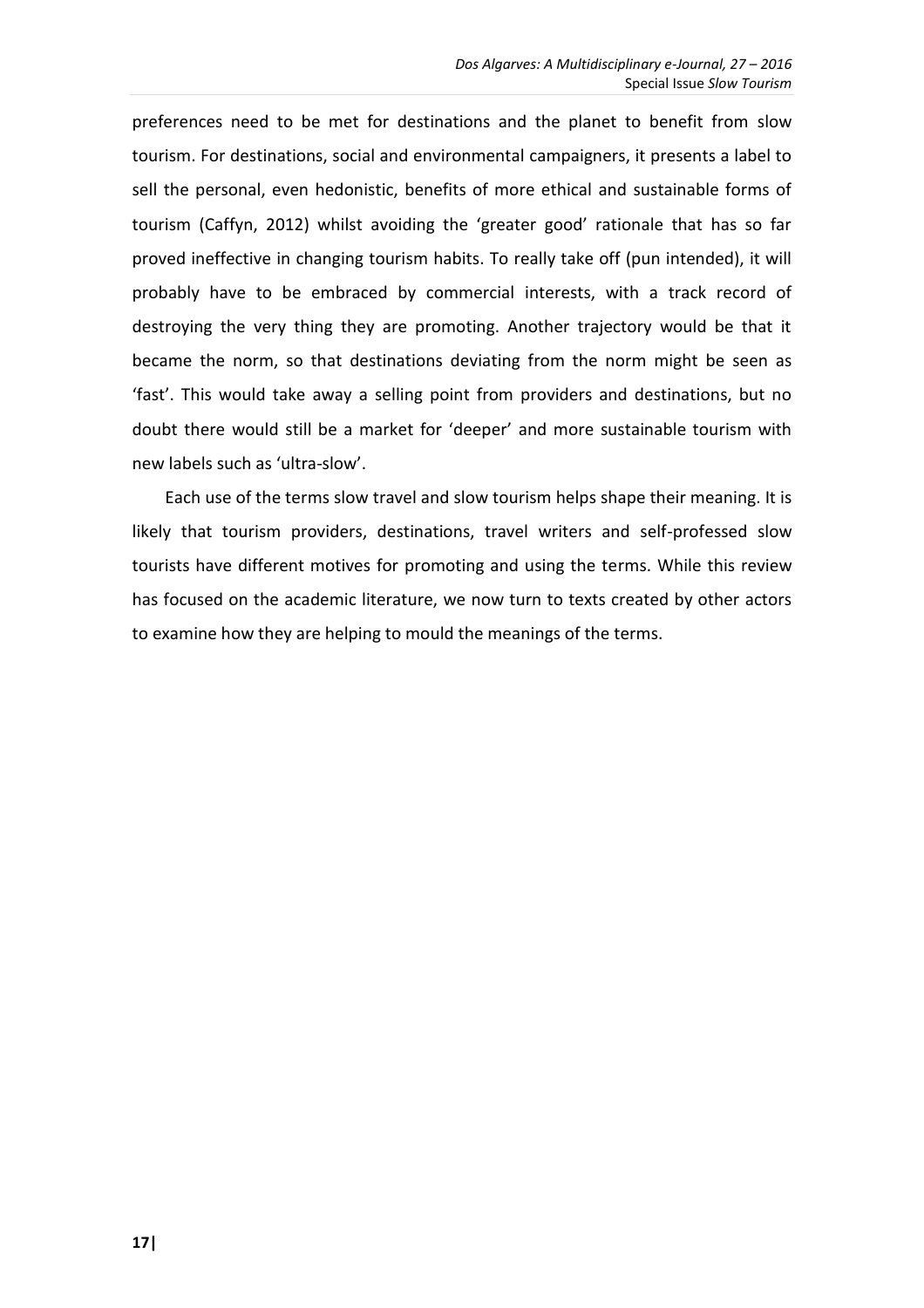

Figure 2: Motivations, actions for and consequences of slow travel and tourism

Source: Authors.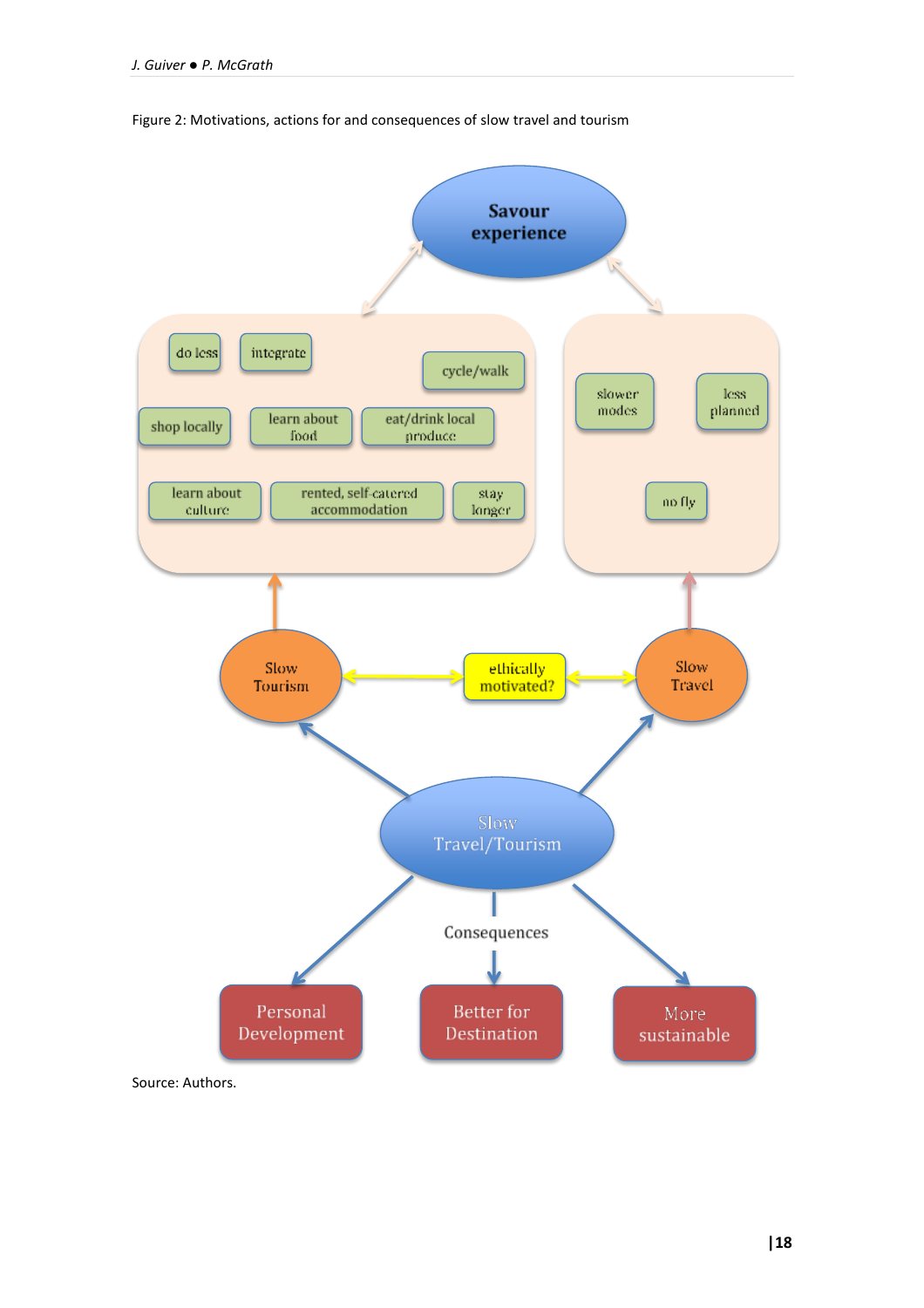# **3. Methodology**

Discourses are present in texts and speech which help construct 'realities' that are created, ordered and transmitted by language and other representations (Burr, 1997; Halliday and Matthiessen, 2000). Communication requires mutually understood words, grammar and meanings about topics, often using cultural references which are not explicitly explained by the author, but are nevertheless understood by the audience (Guiver, 2007). Texts thus both reflect and create common meanings and knowledge, which can be identified though their analysis.

This research set out to explore similarities and differences in the use of the terms slow travel and slow tourism by different actors in the tourism system. The original plan proposed to use samples of text created by different types of people/organisations. However, the search for materials revealed that the boundaries between different roles are more blurred than anticipated. Eventually sixteen texts were selected; they had to fulfil the following requirements:

- be available on the internet and come up on a search for combinations of *slow* and one of the following terms: *travel*, *tourism*, *tourist destination*;
- be within 150 and 3000 words;
- together represent a variety of actors within the tourism system, e.g. tour providers, destinations, travel writers, bloggers.

Table 1 lists the documents and their identifying number.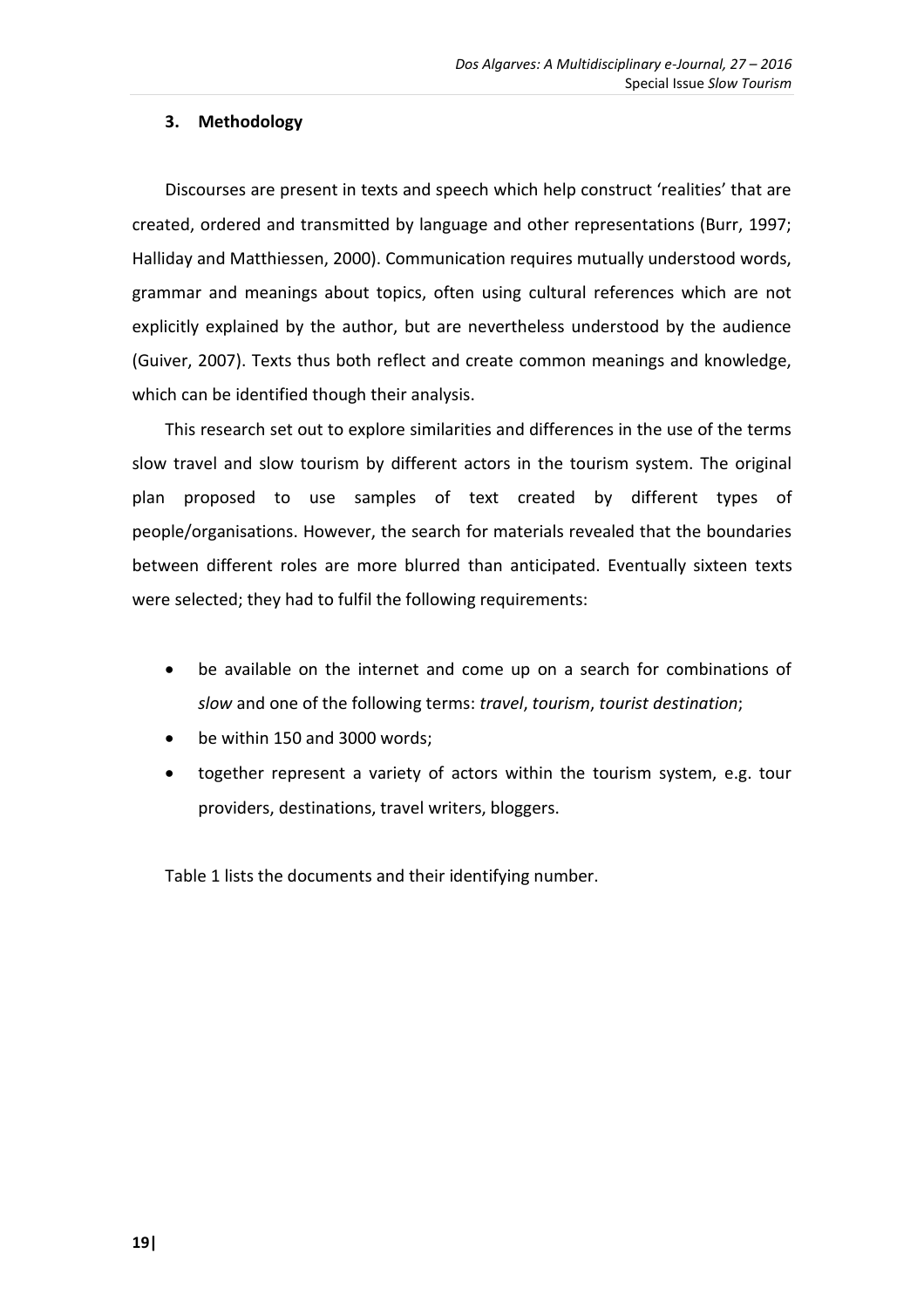Table 1: Sources of texts

|                  |                | <b>Document</b>                                    | <b>Description</b>                                                                                                        | <b>Purpose</b>                                                                                             | <b>Words</b> | Website                                                                                                                |  |  |  |  |  |  |
|------------------|----------------|----------------------------------------------------|---------------------------------------------------------------------------------------------------------------------------|------------------------------------------------------------------------------------------------------------|--------------|------------------------------------------------------------------------------------------------------------------------|--|--|--|--|--|--|
| Accommodation    | 1A             | Slow Travel                                        | Explanation about what Slow Travel is.<br>Aimed at Americans. Picture of detail<br>of old architecture in Umbria, Italy   | Convert people to Slow<br>Travel. Encourage holiday<br>rentals                                             | 1622         | http://www.slowtrav.com/vr/index.htm                                                                                   |  |  |  |  |  |  |
|                  | 2A             | Chalikeri Hotel                                    | Short description of Chalikeri in<br>Kefalonia                                                                            | Attract customers,                                                                                         | 171          | http://www.kefalonia.co.uk/accommodation/<br>http://www.kefalonia.co.uk/accommodation/                                 |  |  |  |  |  |  |
| Blogger          | 3B             | Never Ending Voyage                                | Accounts of Travels of Simon and Erin                                                                                     | Recount pleasures of own<br>travels?                                                                       | 999          | http://www.neverendingyovage.com/slow-travel-<br>manifesto/                                                            |  |  |  |  |  |  |
|                  | 4B             | The Way of Slow Travel                             | The Stated Ten Principles of Slow<br>Travel                                                                               | Uncertain                                                                                                  | 143          | http://www.thewayofslowtravel.com/principles/                                                                          |  |  |  |  |  |  |
|                  | 5 <sub>D</sub> | <b>Exmoor National Park</b>                        | Website advertising Activities in<br>National Park Includes picture of hills,<br>heather and May blossom                  | Attract more visitors                                                                                      | 331          | http://www.visitbritain.com/en/Destinations-and-<br>Maps/National-parks-and-scenic-areas/Exmoor-<br>National-Park.html |  |  |  |  |  |  |
| Destination      | 6D             | <b>Slow Travel Thailand</b>                        | Leaflet about Slow Tourism Offers in<br>Thailand, listing accommodation and<br>holiday providers                          | Attract people to visit<br>Thailand, give information<br>about where to find Slow<br><b>Tourism Offers</b> | 81<br>pages  | http://www.tourismusthailand.at/fileadmin/downloads<br>/12/Slow Travel.pdf                                             |  |  |  |  |  |  |
|                  | 7D             | <b>Tuscany Walking Festival</b>                    | Advertising a Slow Walking Event                                                                                          | Attract attendees                                                                                          | 911          | http://www.easier.com/131641-walk-for-enjoyment-<br>exercise-and-empathy-at-slow-travel-fest-tuscany.html              |  |  |  |  |  |  |
| Tour Provider    | 8TP            | <b>Slow Travel Tours</b>                           | Advertising for an affiliation of<br>providers of slow tourism. Lots of<br>pictures of countryside and 'Slow<br>holidays' | Attract people to book the<br>tours                                                                        | 1,700        | http://slowtraveltours.com/                                                                                            |  |  |  |  |  |  |
|                  | 9TP            | InnTravel                                          | Explanation of Slow Travel with<br>examples from their holidays                                                           | Encouraging people to book<br>holidays with them                                                           | 430          | https://www.inntravel.co.uk/slow-holidays                                                                              |  |  |  |  |  |  |
|                  | 10TP           | Indiegogo The Italian<br>Dream - Slow Travel       | Why Slow Travel? website, headed by<br>Youtube video and picture of Italian<br>countryside at dawn/dusk                   | Explanation of Slow Travel,<br>attract customers, crowd<br>funders                                         | 2026         | https://www.indiegogo.com/projects/the-italian-<br>dream-slow-travel#/                                                 |  |  |  |  |  |  |
| Travel<br>Writer | 11TW           | Slow Travel for People in<br>a Hurry: Ed Gillespie | Description of round-the-world Slow<br>Travel journey                                                                     | Entertainment, information                                                                                 | 781          | http://www.theguardian.com/travel/blog/2008/apr/04<br>/slowtravelforpeopleinahu                                        |  |  |  |  |  |  |
|                  | 12TW           | <b>Slow Travel Europe</b>                          | <b>Background to Manifesto</b>                                                                                            | Entertainment, information                                                                                 | 524          | http://www.slowtraveleurope.eu/                                                                                        |  |  |  |  |  |  |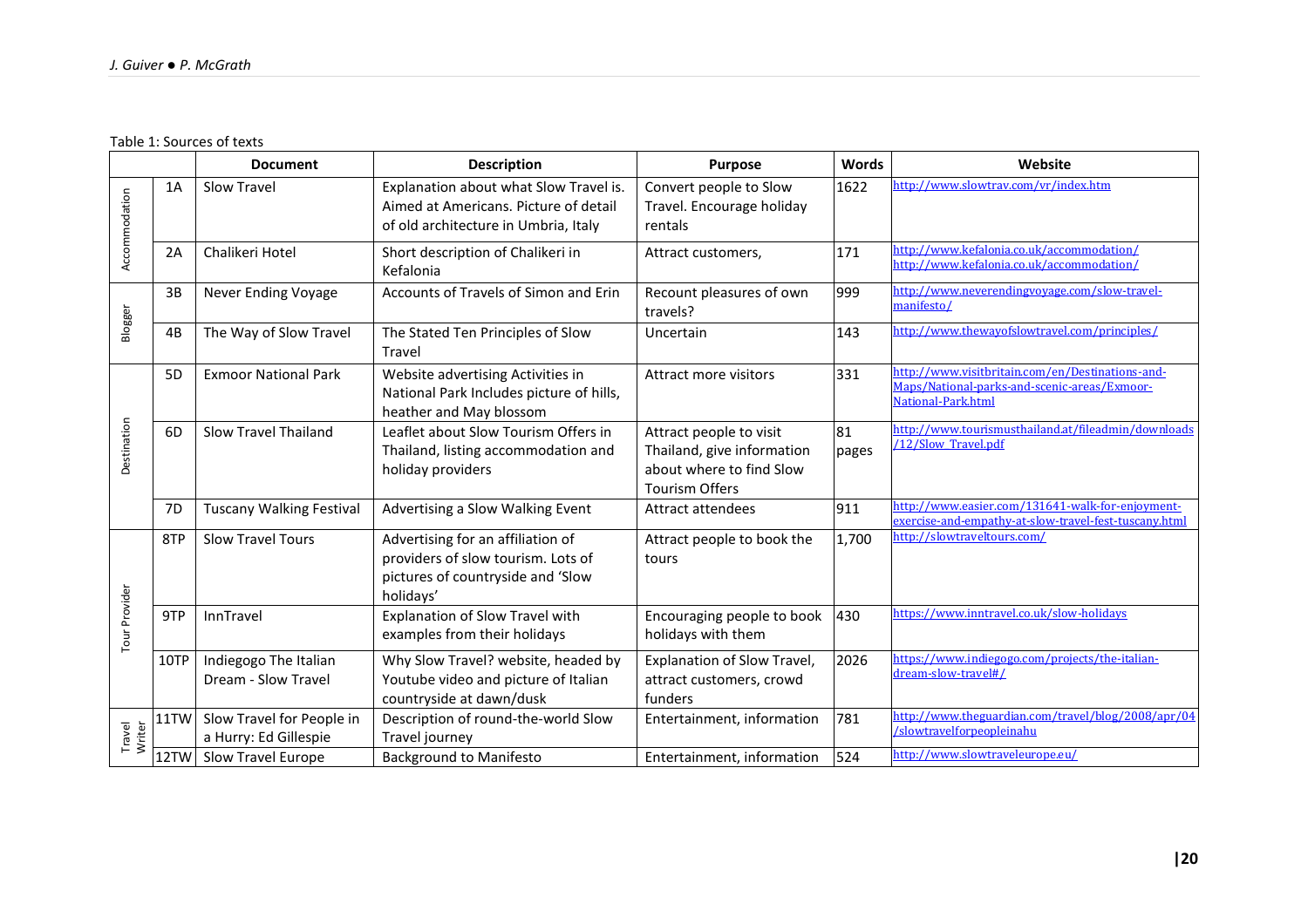|         |      | <b>Document</b>                                      | <b>Description</b>                                                     | <b>Purpose</b>                                         | Words | Website                                                                        |
|---------|------|------------------------------------------------------|------------------------------------------------------------------------|--------------------------------------------------------|-------|--------------------------------------------------------------------------------|
|         |      | 13TW  A manifesto for slow<br>travel: Nicky Gardner  | Much quoted Manifesto for Slow<br>Travel                               | Entertainment, information                             | 1923  | http://www.hiddeneurope.co.uk/a-manifesto-for-slow-<br>travel                  |
|         |      | 14TW The Art of Slow Travel<br>Sarah Schlichter      | Explanation of what Slow Travel<br>entails.                            | Entertainment, Information, 1385<br>leading to adverts |       | http://www.independenttraveler.com/travel-<br>tips/none/the-art-of-slow-travel |
|         | 15TW | Take the slow lane in<br>Slovenia<br>Paul Richardson | Article in Financial Times about a Slow<br>Holiday package in Slovenia | Entertainment, recruit<br>customers                    | 907   | http://www.ft.com/cms/s/2/bbfc5a14-f1bd-11e1-<br>bba3-00144feabdc0.html        |
| Website | 16WS | What is Slow Travel                                  | Slow Movement linked to Footprint<br>Choices                           | uncertain                                              | 671   | http://www.slowmovement.com/slow_travel.php                                    |

Source: Authors.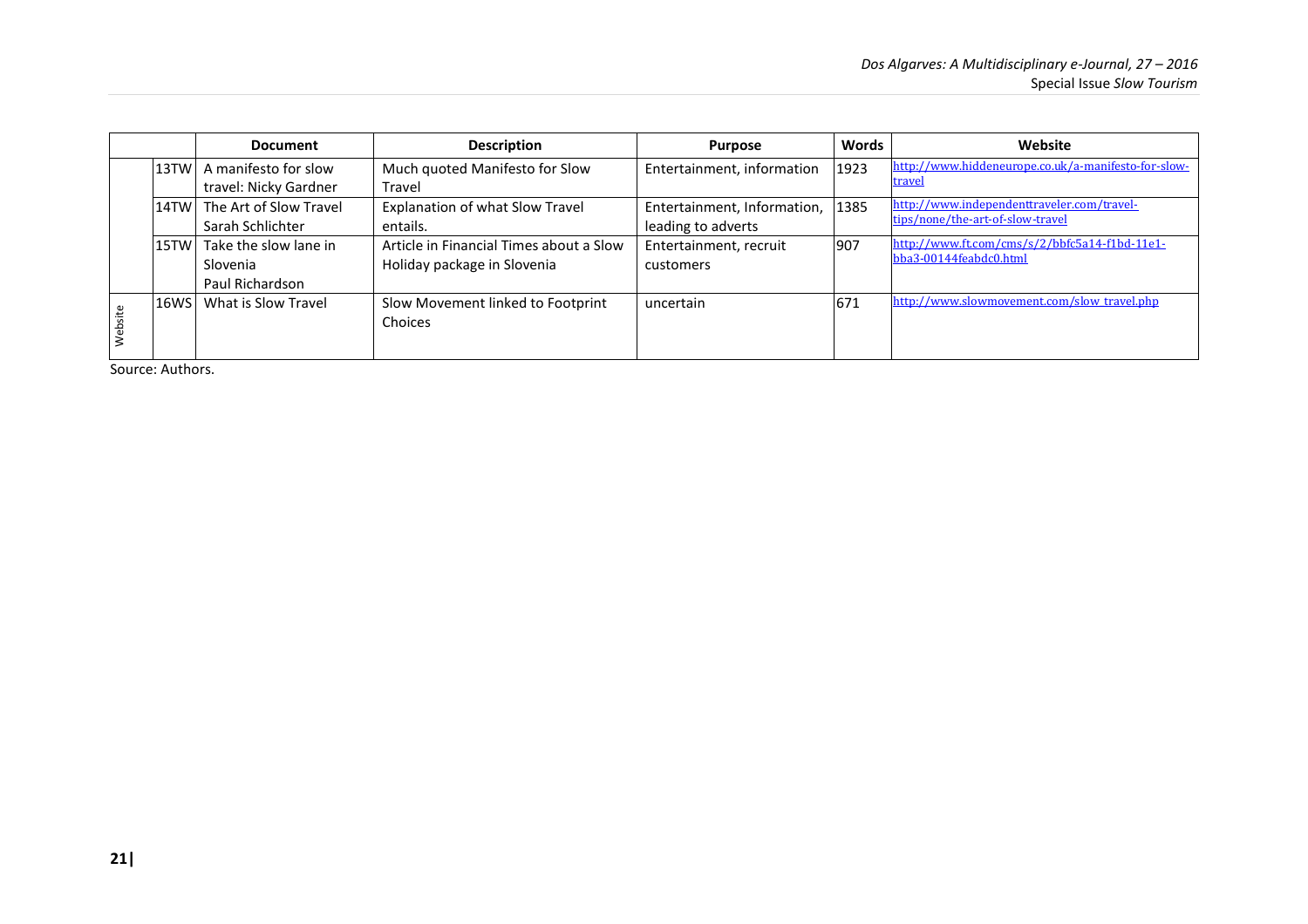The texts were analysed using Atlas TI software, which allows the analyst to code the text, compose memos, group and comment on documents, codes, memos and quotations. The themes which emerged from this process are:

- contrasts;
- time and pace;
- accommodation and travel at the destination;
- senses and emotions;
- people.

## **4. Findings**

## **4.1 Contrasts**

Contrasts often clarify meanings. Holidays were contrasted with working life: "too fast, when deadlines have to be met, obligations attended to" (9TP), "hectic stressful lives" (14TW), although one document equated home and holidays in vacation rentals "that are home away from home – you shop and cook just as you would at home" (WS16).

Mainstream holidays are characterised as rushed, packing in a number of sights, exhausting, often associated with a compulsion to maximise the experience of the trip. "The trap of trying to see everything" (3B), "holiday tours where you flit from one 'must see' to another, and arrive home feeling like you need a holiday" (WS16), "whirlwind tour" (13TW), "manic sightseeing" (14TW), "the stress of attempting to knock out every site in your guidebook" (14TW). An American audience is often assumed, reflecting on their home and holiday behaviour: "Few societies move as quickly as Americans do" (14TW).

A related theme is the superficiality of conventional holidays, contrasted with slow tourism: "living as opposed to 'staying' at your destination" (16WS), "breezing through the major tourist sites" (14TW). Economy and sustainability provide secondary justifications for slow tourism: "vacation rentals are often more cost efficient than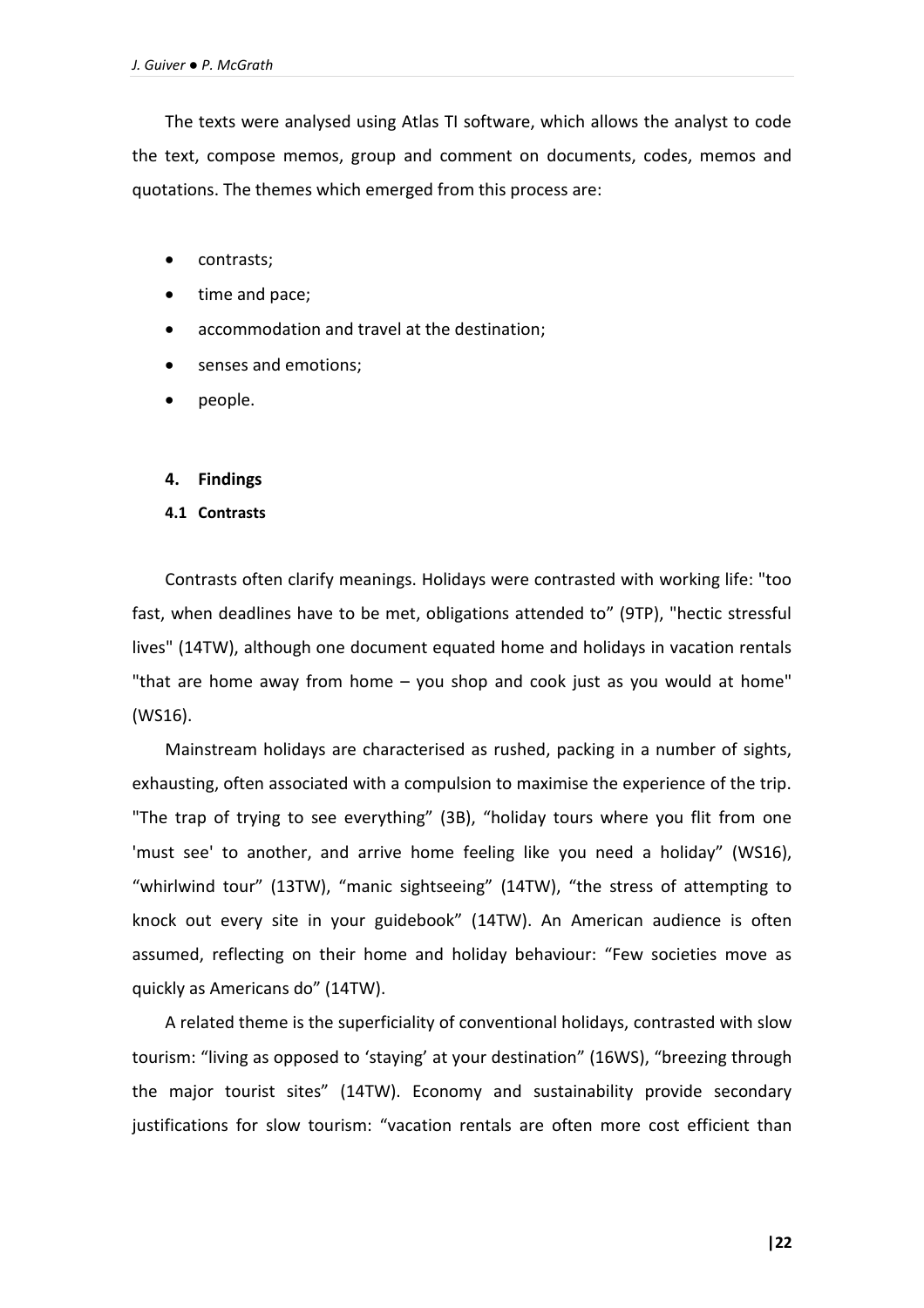hotels" (14WT), "… the negative effects of mass tourism… exploitation of local resources… global pollution" (10TP).

Among the people possibly not suited to slow tourism are: those who feel "excited and energised by lots of sightseeing" (14TW), "afraid to muck in and make friends" (15TW), or the "more cash and time strapped traveller" (11TW). People with "fast lives" which "demand confirmed arrival times" might be "disquiet[ed]" (13TW), unlike the slow traveller for whom "[d]elayed trains or missed bus connections create new opportunities" (13TW).

Other characteristics of conventional holidays are implied by the texts. Descriptions such as "authentic, family run accommodation where you receive the friendliest of welcomes: leisurely meals of good regional cuisine", "a very personal and individual experience" (9TP), and "you'll see new places and explore new cultures in a way that is less stressful to you, more respectful of the locals and easier on the environment" (14TW) suggest inauthentic, unfriendly, depersonalized, stressful and unsustainable conventional holidays without respect for the local people.

## **4.1. Time and pace**

The emphasis is on savouring activities, often very ordinary activities in the local context, instead of doing too much. A holiday is an "opportunity to take time out to gain a better perspective to re-energise, to create a balance: a time to pause, slow down and savour things for what they really are" (9TP), "it's about taking the time to observe, to be in the moment and take pleasure from simple things" (3B), "take time to wander around a small town, chat to people you meet, enjoy a drink at a local café and just watch the world go by" (9TP), "buying fresh vegetables from the farmers market every morning, sipping *café au lait* on your favourite sidewalk terrace, and taking leisurely trips to neighbouring villages and Châteaus" (14TW).

Potential 'slow' destinations are often rural: "tranquil heart of Brittany" (8TP), "sleepy" (5D, 6D), operating "slowly in accordance with the time and with the seasons, the true speed of life"(6D), especially Italy, the starting point of the slow food and *Cittaslow* movements: "live at an Italian pace" (8TP), "where time seems to have stopped centuries ago" (10TP). Remote places are particularly favoured: "untouched"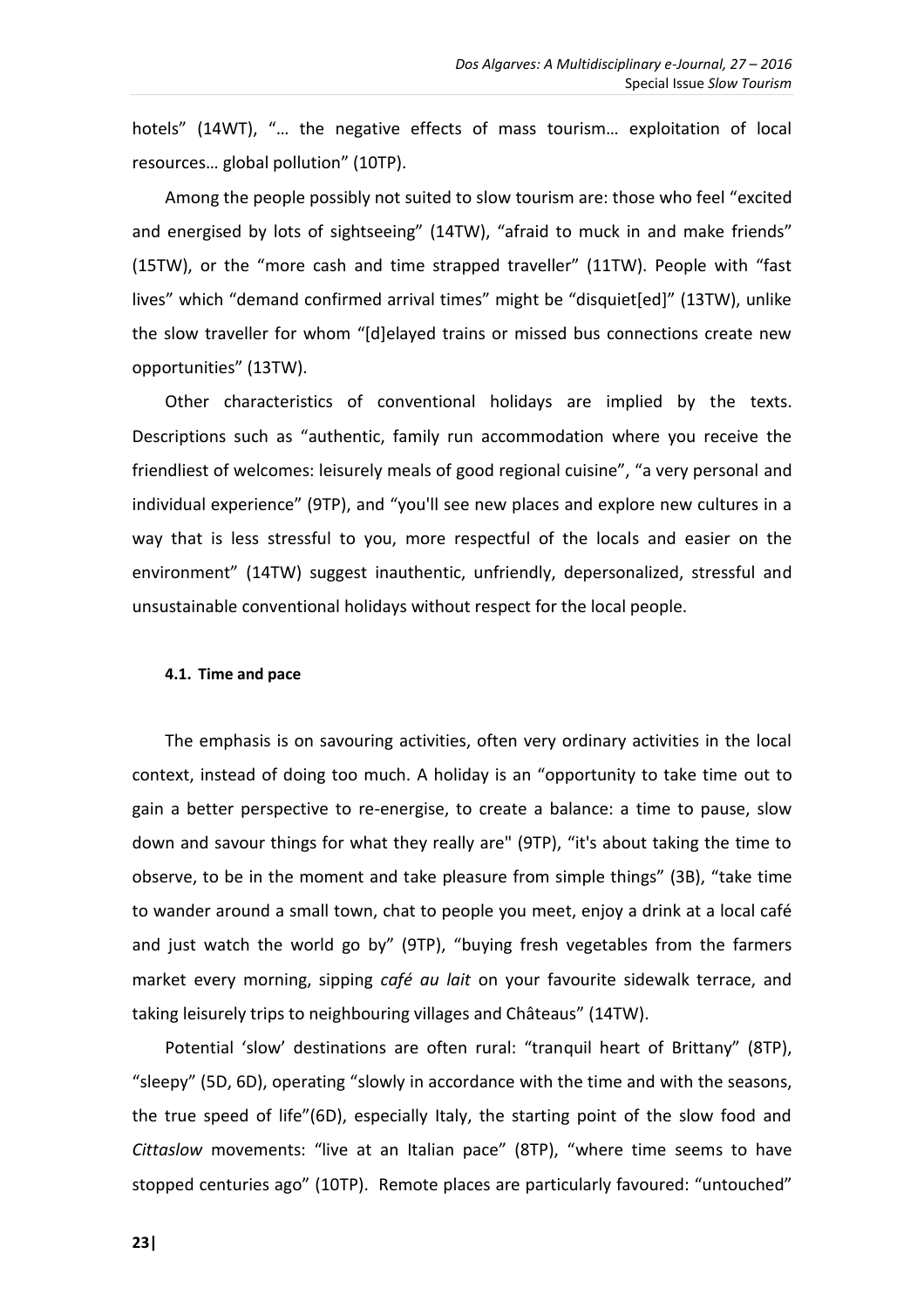(6D), "unknown destinations, and unstepped routes, and out of season scenarios, far from the madding crowd" (10TP), "under-explored" (15TW), "places that will be impossible with the normal road vehicle" (8TP). "[T]he slow travel philosophy" stresses the importance of getting "to know one small area well" rather than seeing "only a little bit of many different areas"(14TW). "It's about getting to know one place well, focusing on quality rather than quantity, and connecting with the place and its people" (3B).

The benefits include: "a stronger connection to the place you are visiting" (14TW), "returning re-energised and relaxed" (3B), "rejuvenated and changed" (1A), "you'll become a more confident person" with more "meaningful memories", "better able to challenge stereotypes"(3B). There may be incidental environmental or economic benefits: slow tourism is "generally much easier on the environment than other types of travel. … often kinder on your budget as well." (14TW). However, almost all the benefits accrue to the tourist, whether it be in the quality of the holiday experience, or character-forming events which deepen understanding of the host culture or oneself.

Although spontaneity is lauded, planning is needed. Absence of time pressures mean "you can stop when you want, head off to explore something that interests you along the way" (9TP), but naturally tour providers stress their preparation, "our Sojourns are impeccably planned, but we intentionally keep the dynamics of the painting workshop and group relaxed" (8TP). Booking self-catered accommodation requires forward planning and can be less flexible than staying in hotels (1A, 14TW).

Learning local history is encouraged, favouring historical places: "a country with a history thousands years old (*sic*)" (10TP), "hundred–years old paths" (10TP), "experience the good life in the mediaeval perched village of Bonnieux" (8TP). "[T]he site is believed to be around 500 years old. It is a place to learn about the … interesting past of the people of this region" (6T).

## **4.2. Accommodation and travel at the destination**

The most common duration of holiday mentioned is one week (1A, 3B, 13TW, 14TW, 15TW, 16WS), although the bloggers (3B, 4B) emphasise that their travels, and often stays in one location, lasted months rather than weeks.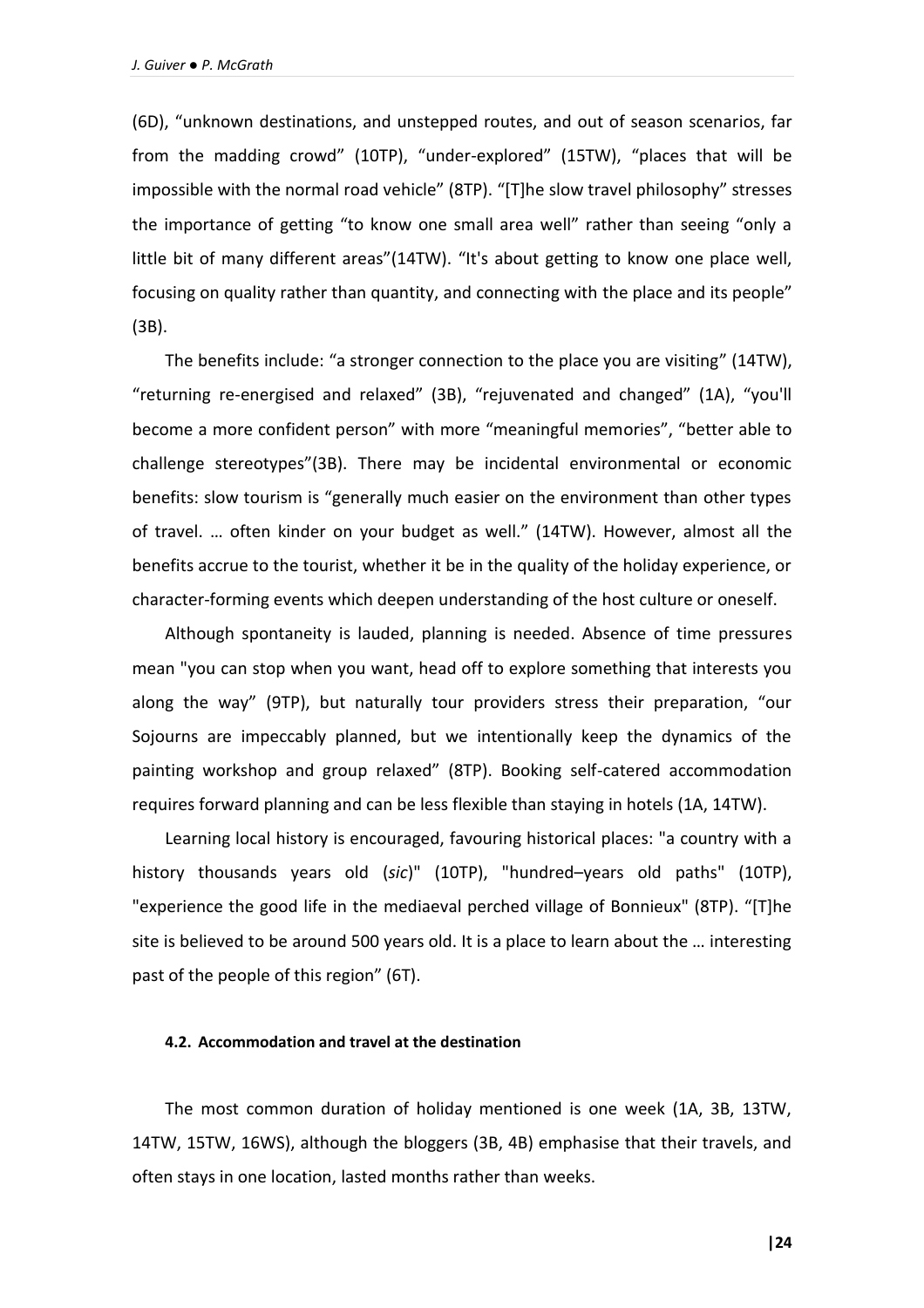Slow tourists are urged to choose self-catering over catered accommodation (1A, 3B, 14TW, 16WS), largely because they "tend to be more cost-efficient than hotels for longer stays" (TW14). It also means "the slow traveller has to go out into the community to shop. This is an important part of 'living' in your travel destination" (16WS). However, tour providers offer more varied accommodation including: "a range of selected hotels, guest houses, and castles", canal boats (8TP), "authentic, family-run accommodation" (9TP) and one destination (6D) offers homestays. House exchange (14TW) and couchsurfing (3B) offer potential introductions to local people.

Walking or cycling are recommended at the destination: "the best way to slow down and get off the beaten track is to walk or cycle" (9TP), "By exploring on foot and by bike there are opportunities to talk to people and find out the points of interest from their perspective" (16WS). Even slower walking is advocated for greater 'immersion': "strolling through a vegetable market in Rome or wandering down a random sidestreet in Paris" (3B), "walking solo, all [or?] with partners, friends and children, perhaps stopping to sketch, take photos enjoy local food and drink and watch and listen to the entertainment … as they stroll." (7D), "slow travellers explore communities along the way, dawdle and pause as the mood takes them and check out spots recommended by the locals" (12TW). Slow driving may be classed as Slow (13TW, 16WS): "driving along back roads instead of taking the highway" (13TW) or just convenient: "only a short drive from Fiskardo…" (2A). Alternative modes of travel include canal cruises (8TP) and elephant rides (6D) and white water kayaking/rafting (5D, 6D), "to get the adrenaline pumping "(5D).

# **4.3. Senses and emotions**

Despite the claim that slow tourism "engages all your senses" (8TP, 10TP), two senses predominate: sight and taste. A major advantage of slow tourism is "seeing what's around you " (8TP), "you'll see new places" (14TW) and destinations are described in terms of their visual appeal: "picture-perfect coastal towns" (5D), "beautiful scenery", "scenic stroll" (9TP), "a widescreen view of mighty Mount Triglav" (15TW), "some of the most beautiful and iconic scenes on earth" (9TP). These sights also include the night sky (5D, 7D, 10TP). However, slow tourism differs from the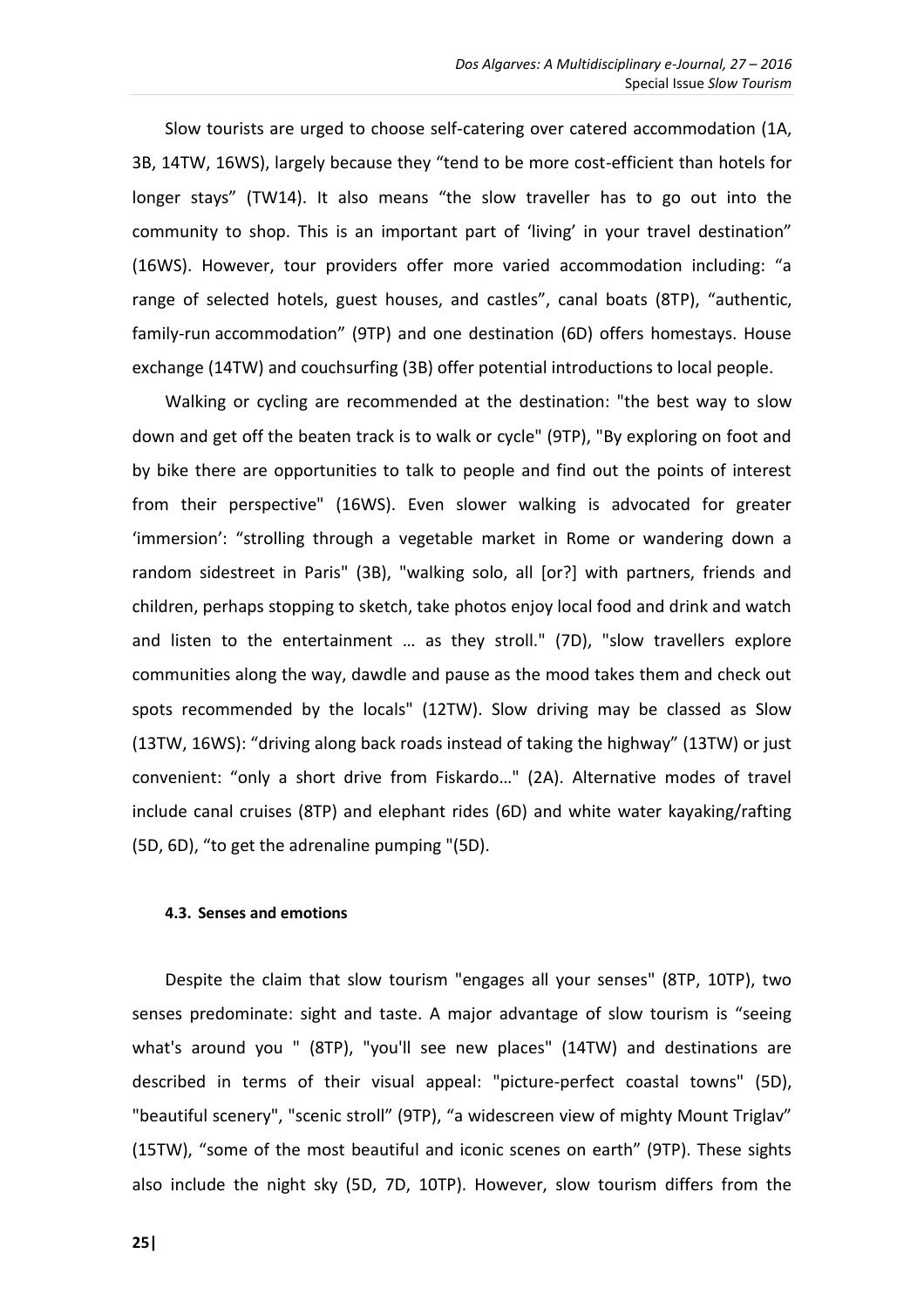'must-sees' of conventional tourism: "slow travel is about experiences over sights" (3B), "You want to see less, but deeper" (10TP).

Food and/or drink feature in every document but one, sometimes linking slow tourism and the slow food movement. Local food is encouraged: "in a spirit of slow food, try to seek out local ingredients and experience the regional cuisine of the place you're visiting." (14TW). Some dishes are described in detail: "Devon cream tea with locally made clotted cream" (5D), "pan-fried scallops with pancetta, herb gnocchi, truffle buschetta, and tagliatelle with courgette and gorgonzola sauce" (15TW). Being adventurous is recommended: "Seek out at a local restaurant with no English menu, maybe even no menu at all. Order something you don't recognise." (3B).

Not just for eating, food is for learning about, cooking and possibly picking: "take a cooking class and try out the recipes afterwards" (3B), "sit at the kitchen table of a country grandma, who teaches you her cooking secrets"(10TP). "You will taste and cook, make your own olive oil or cheese or gather porcini and chestnuts alongside the locals" (8TP). When eating out, travellers are urged to "patronise locally owned cafes and restaurants" (14TW), "eat at a tiny trattoria one night" and to avoid "chains like Costas and Starbucks, and stick to locally owned cafes" (13TW).

Wine also 'stars' in many of the holidays: "Wine, sea views and amazing holiday" (2A), "spend a week getting to know the wines, local foods and lifestyle" (8TP), "dinners … are served with … large quantities of (very decent) Slovenian wines." (15TW). One company specialises in wine tours, including: "excursions to the small wineries of Galicia and the Bierzo region of north-west Spain", "meet producers of local foods and wines … visit local farms and vineyards and enjoy many meals with small production wines" in Croatia (8TP). There are few allusions to sound (although see Music and Markets Tours' (8TP)) and none to smells.

The earnestness of slow tourism might suggest hard work, with some authors admitting slow tourism may "stretch your comfort zone" (3B, 4B) and be challenging (14TW), although rewarding. Others talk of "celebrating" (4B), "fun" (6D) "the joy of Slow" (11TW) being "comfortable" (16WS), "fulfilling and magic" (10TP) "relaxed" (2A, 8TP, 11TW) "chill[ing] out" (2A) and one holiday may "[u]ncover that inner child alive with the joy of life" (8TP).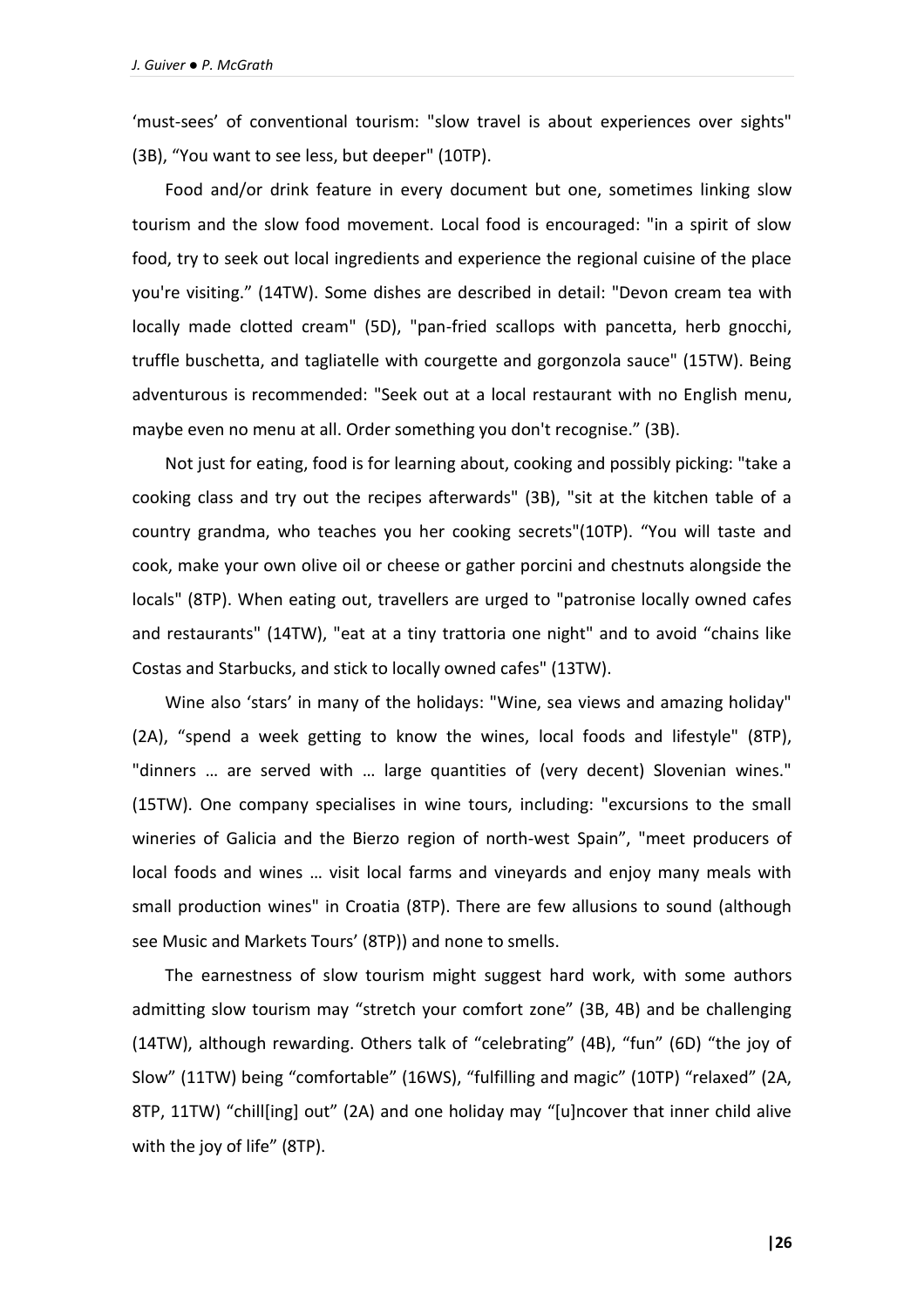## **4.4. Depth**

One of the major benefits of slow Tourism is a deeper understanding of the destination. "Superficial" (11TW, 16WS), conventional holidays are contrasted with "immersion" (3B, 6D, 8TP, 11TW, 16WS): "immerse yourself in the local customs and culture" (6D), "return to the simple pleasures of life as you immerse yourself in the flavours and traditions of one of Tuscany's most distinctive culinary regions" (8TP). "Spend at least one week in one place on your trip to really experience a place at a different level" (16WS). "We want you to experience the difference between looking at a country through a glass window and living it from the inside" (10TP). This threedimensional experience of slow tourism, being 'in', rather than 'at' a destination, chimes with the desire to 'absorb' it through eating and drinking its produce: "Melt into, feel, and absorb the culture." (8TP).

The history adds another, temporal, dimension. The rewards include finding littleknown places missed by other tourists: "Discover the small hidden jewels of the surroundings, led by the local guides" (10TP), "take you to places you've dreamt about and others you've never heard of" (8TP), "a slow holiday is all about exploring the quiet side of the place you are visiting and taking your time to really enjoy its hidden corners traditional ways of life and hospitality" (9TP).

#### **4.5. People**

While immersion in the destination is advocated, little is said about the host communities. The texts' protagonists are the travellers, the residents are the backdrop: "the tranquillity and a quarter of a rural society in rude health – the haymakers with their scythes, the neatly kept up Alpine villages" (15 TW). Slow Tourists are encouraged to "watch" (3B) or "talk to" local people (3B, 9TP, 16WS), attend their festivals (3B), live like local people (1A), learn some of their language (3B, 13TW, 16WS) or their cookery (3B, 16WS) and slow tourism is supposedly "more respectful of the locals" (14TW).

The discussion of abstract ideas inevitably leads to portraying the local people generically: "chatting to a local in Bagan, Burma" (3B), "engage with communities at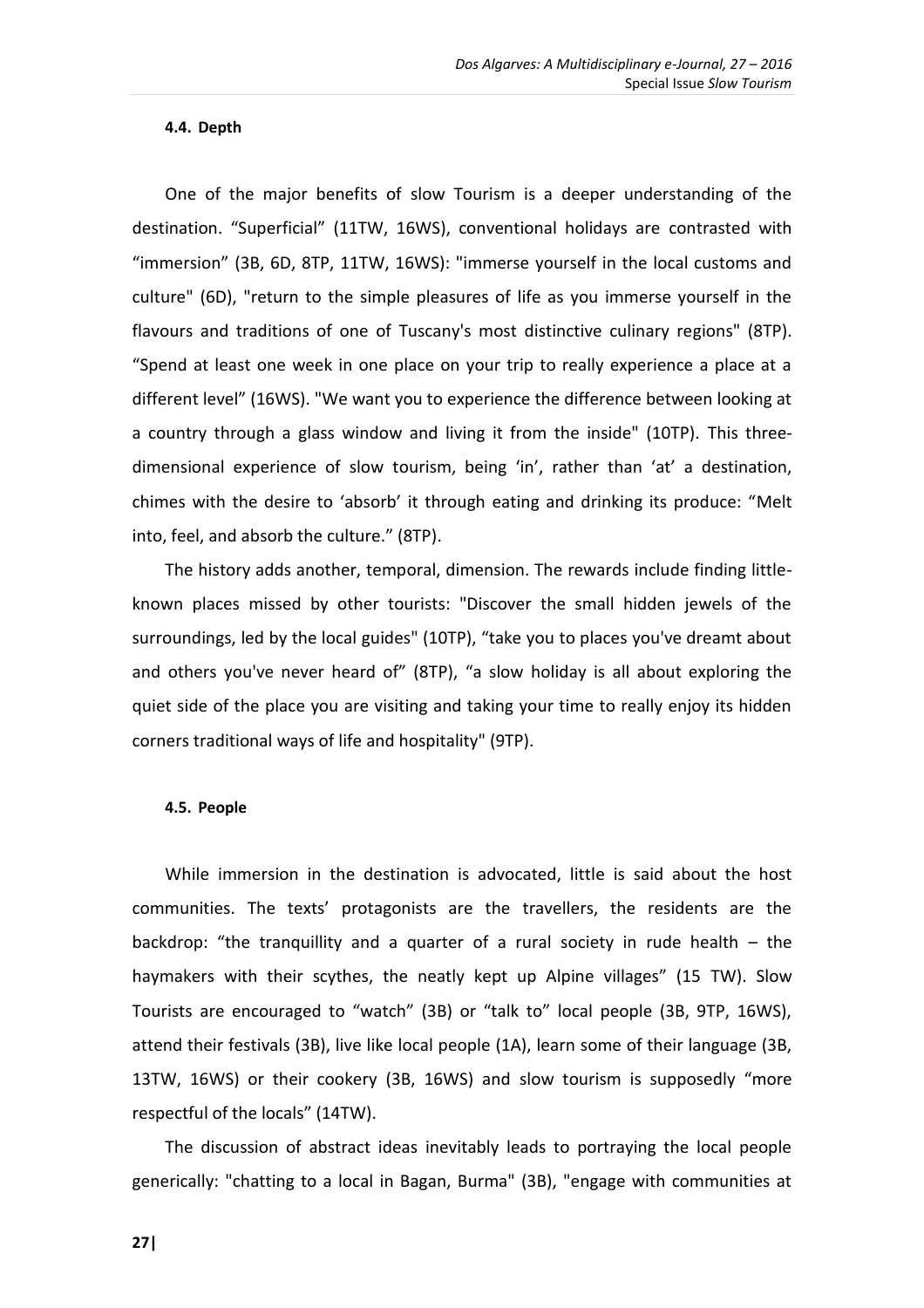the right level" (13 TW) or subsuming them as 'culture': "an ideal destination for anyone seeking both greater cultural and environmental awareness" (6D), "exploring food, culture, wine, and artful living" (8TP). Yet slow tourism challenges "stereotypes" (3B, 10TP) and some of the descriptions expand more about the host community and what they offer the traveller: "How people live as a community where everyone is treated like a part of a big family will make one understand how wonderful and simple life can be when a society live(s) in harmony" (6D).

Service providers can be reduced to the service they provide: "authentic, family run accommodation where you receive the friendliest of welcomes; leisurely meals of good regional cuisine …" (9TP), "famously warm welcome" (5D). However, some of the tour providers personalise accommodation and other service providers: "professional archaeologist Steve will guide and interpret for you" (8TP), "Ian as skipper/tour guide, Jane creating great dishes with a Breton twist" (8TP), " Signora Teresa's famous cooking classes" (10TP).

Tour companions are also important 'ingredients' of the holiday. One company reassures its potential customers that their fellow travellers, "a maximum of only four guests" will share their tastes: "a small group of like-minded travellers" (8TP). One travel writer recounts how "a group of perfect strangers" became "firm friends" during a walking holiday (15TW).

#### **4.6. In summary**

As expected, the texts are very 'tourist-centric' focusing on the benefits to the tourist of adopting slow tourism. This is contrasted to exhausting and unfulfilling conventional holidays. Staying in rented accommodation, walking and cycling in the area and connecting with its people, culture, history, food and drink promise a deeper and more relaxing experience. Table 2 cross-references the documents and selected themes.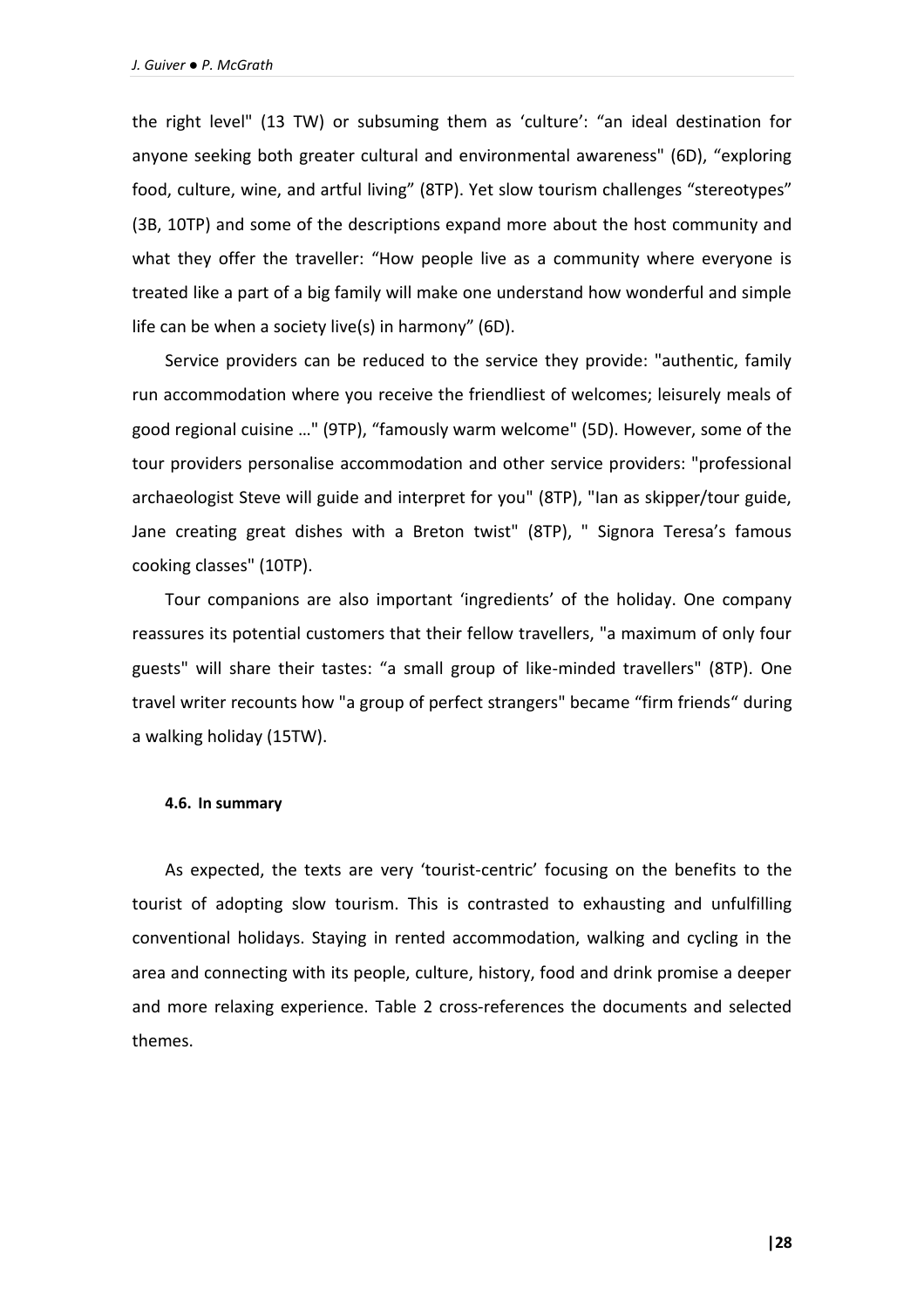#### Table 2: Documents and Themes

|                                                                                                                                                                                                                                 | Document                                              | don't fly                 | savour journey     | personalised providers | place<br>one<br>spend time in | history | wine           | rent accommodation        | ocal people | depth | benefits to traveller | sustainability | other holidays<br>contrast with | rural              | walk/cycle | food           | sights |
|---------------------------------------------------------------------------------------------------------------------------------------------------------------------------------------------------------------------------------|-------------------------------------------------------|---------------------------|--------------------|------------------------|-------------------------------|---------|----------------|---------------------------|-------------|-------|-----------------------|----------------|---------------------------------|--------------------|------------|----------------|--------|
| 1A                                                                                                                                                                                                                              | Slow Travel                                           |                           |                    |                        | x                             |         |                | x                         |             |       | x                     |                | x                               |                    |            | x              | x      |
| 2A                                                                                                                                                                                                                              | Chalikeri Hotel                                       |                           |                    |                        |                               |         | x              | x                         |             |       |                       |                |                                 |                    | x          |                | x      |
| 3B                                                                                                                                                                                                                              | Never Ending Voyage                                   |                           |                    |                        |                               |         | X              | $\pmb{\times}$            |             | X     | $\pmb{\times}$        | X              | $\pmb{\times}$                  |                    | X          | $\pmb{\times}$ | x      |
| 4B                                                                                                                                                                                                                              | The Way of Slow Travel                                |                           |                    |                        |                               |         |                |                           |             |       |                       |                |                                 |                    |            |                |        |
| SD.                                                                                                                                                                                                                             | E1moor National Park                                  |                           |                    |                        |                               |         |                |                           |             |       |                       |                |                                 |                    |            |                | M      |
| en de la consegna de la consegna de la consegna de la consegna de la consegna de la consegna de la consegna d<br>Especies de la consegna de la consegna de la consegna de la consegna de la consegna de la consegna de la conse | Slow Tave Thailand                                    |                           |                    |                        |                               |         |                |                           |             |       |                       |                |                                 |                    |            |                |        |
| ZD.                                                                                                                                                                                                                             | Tuscan Walking Festival                               | o                         |                    |                        |                               | 籱       |                |                           |             |       |                       |                |                                 |                    |            | K              |        |
| 8TP                                                                                                                                                                                                                             | Slow Travel Tours                                     | o                         |                    | x                      | x                             | x       | x              |                           | x           | x     |                       |                |                                 | x                  |            | x              | x      |
| 9TP                                                                                                                                                                                                                             | InnTravel                                             |                           |                    |                        |                               |         |                |                           | x           |       | x                     |                |                                 | x                  | x          | x              | x      |
| 10TP                                                                                                                                                                                                                            | Indiegogo The Italian Dream - Slow Travel             |                           |                    | x                      |                               | x       |                |                           | x           | x     |                       | x              | x                               | x                  | x          | x              | x      |
|                                                                                                                                                                                                                                 | 11TW Slow Travel for People in a Hurry: Ed Gillespie: | $\boldsymbol{\mathsf{x}}$ | $\pmb{\times}$     |                        |                               |         | $\pmb{\times}$ |                           |             |       |                       | $\pmb{\times}$ | X                               |                    | X          |                |        |
|                                                                                                                                                                                                                                 | 12TW A manifesto for slow travel: Nicky Gardner       | $\mathsf{x}$              | $\pmb{\times}$     |                        | $\pmb{\times}$                |         |                |                           |             |       | X                     |                |                                 |                    |            | $\pmb{\times}$ |        |
|                                                                                                                                                                                                                                 | 13TW Slow Travel Europe: Nicky Gardner                |                           | $\pmb{\mathsf{x}}$ |                        |                               |         |                |                           | X           |       |                       |                | X                               |                    |            |                |        |
|                                                                                                                                                                                                                                 | 14TW The Art of Slow Travel: Sarah Schlichter         | $\mathsf{x}$              |                    |                        | $\boldsymbol{\mathsf{x}}$     |         |                | $\boldsymbol{\mathsf{x}}$ |             |       | X                     | $\pmb{\times}$ | X                               |                    | X          | $\pmb{\times}$ | X      |
|                                                                                                                                                                                                                                 | 15TW Take the Slow Lane in Slovenia: Paul Richardson  |                           |                    | $\mathsf{x}$           |                               |         | $\mathsf{x}$   |                           |             |       |                       |                |                                 | $\pmb{\mathsf{X}}$ | x          | $\mathsf{x}$   | X      |
|                                                                                                                                                                                                                                 | 16WS What is Slow Travel                              |                           |                    |                        | x                             |         |                | x                         | x           | x     |                       |                | x                               | x                  | x          |                |        |
|                                                                                                                                                                                                                                 | Number of sources mentioning topic                    | 3                         | 3                  | 5                      | 5                             | 5       | 5              | 6                         | 6           | 6     | 6                     | 6              | 7                               | 8                  | 11         | 11             | 11     |
| Key: $x =$ mentioned, $o =$ flying suggested.                                                                                                                                                                                   |                                                       |                           |                    |                        |                               |         |                |                           |             |       |                       |                |                                 |                    |            |                |        |

*Key: x = mentioned, o = flying suggested.*

Table 2 shows the topics mentioned by each source, with the most mentioned topics (on the right of the table) being walking/cycling, food and sights. There is no apparent pattern emerging, with different types of source giving emphasis to different topics, however, a larger sample might uncover evidence of underlying differences in emphasis.

## **5. Discussion**

With their different audiences, it is not surprising that the academic literature and the websites have different foci. The websites are primarily aimed at potential tourists with the hope of changing their behaviour: to buy into a specific product or consider a different type of holiday. The academic literature addresses the phenomenon from multiple perspectives: opportunities for destinations and businesses, trends in tourism, motivations and sustainability. The benefits to destinations (more locally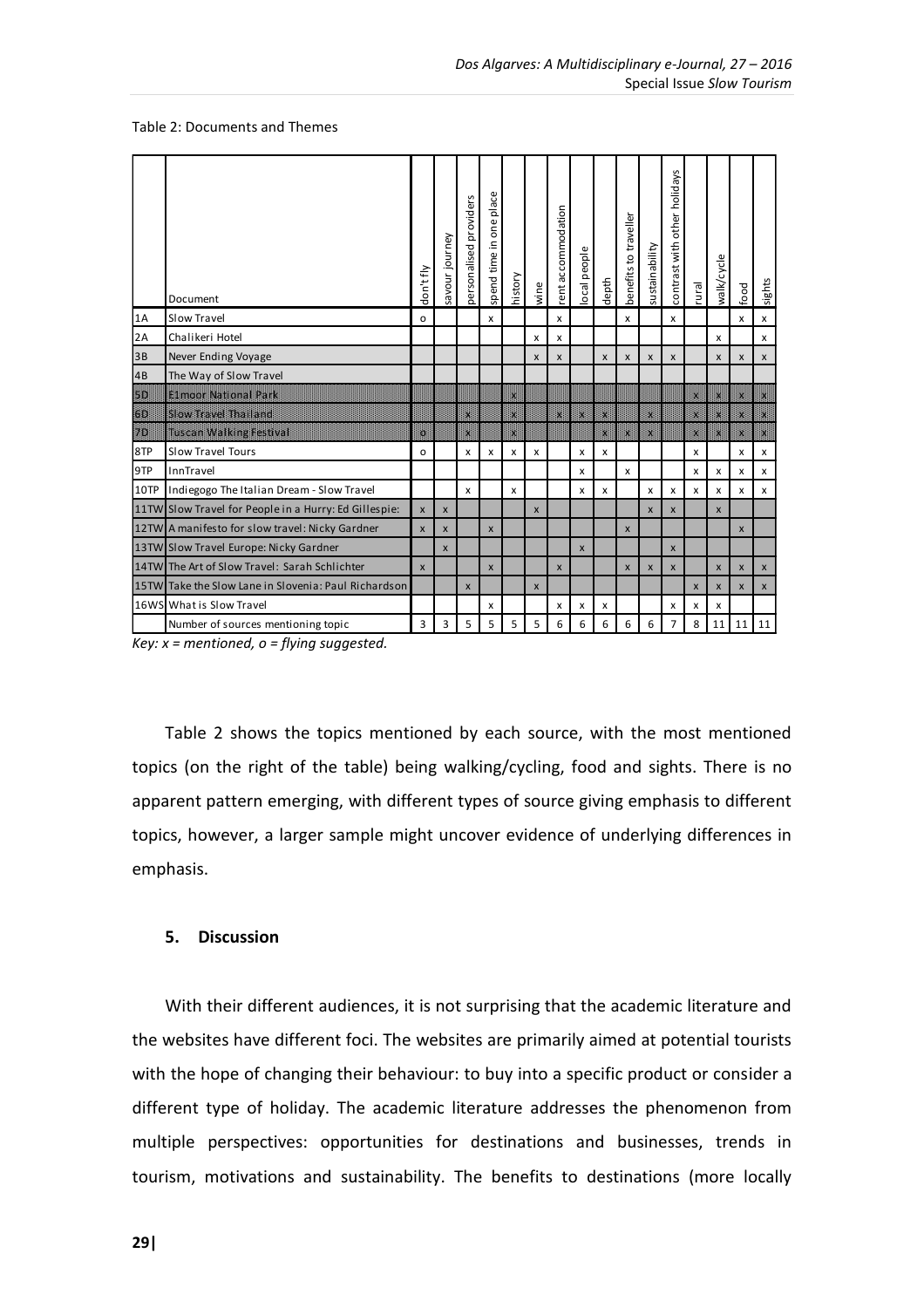controlled outlets and employment, lower turnover of visitors, support of traditional produce, higher local spending, etc. (Caffyn, 2012; Conway and Timms, 2010)) or the environment (Dickinson and Lumsdon, 2010) are described.

Among the common themes is the idea of deeper and more meaningful relationships between visitor and people at the destination, through longer stays and more leisurely appreciation of locality. Both types of literature contrast this 'depth' with the superficial contacts and 'seeing' of conventional tourism. Qualitative research with respondents (Smith, 2012, Lumsdon and McGrath, 2011) reveals the importance of different senses to appreciate the destination and the analysed texts refer to using all the senses, despite concentrating on sight and taste. Eating and drinking local produce is recognised as an important element in a slow holiday in the academic literature, but the website texts exemplify the '3D' experience of being 'in', not 'at' a tourist destination, literally 'absorbing' the culture.

Slow tourism is a label which is intimately tied up with identity (Dickinson, Robbins and Lumsdon, 2010; Smith, 2012). Many people practise aspects of slow tourism without applying the label 'slow tourist' to themselves and much of the academic literature (see Dickinson, Robbins and Lumsdon, 2010; Lumsdon and McGrath, 2011; Robbins and Cho, 2012; Smith, 2012) confirms that motives for adopting the label are mixed and often ambivalent. The websites offer a vision of gentler, more meaningful holidays and explain how these benefit the traveller in the quality of the holiday and its memory and in developing skills, understanding and empathy. Explanations of why it is also beneficial to destinations and the environment are occasionally presented as benign by-products. Thus, it seems that slow tourism needs to be 'sold' to the traveller as benefitting them, not as an ethically sound way of holidaying. All the texts reinforce the discourse that the tourist is completely justified in seeking the best experience for themselves and that the ethical and environmental benefits of slow tourism are a bonus, rather than a motivation for choosing such holidays. Ultimately consumer choice and experience are sovereign, rather than considerations about the impact of tourism on the destination or environment and the texts about slow tourism reproduce this order as much as texts about more conventional tourism.

Slow tourism certainly appears less exploitative to people at the destination than mainstream tourism as depicted on the websites, yet there are potential dangers to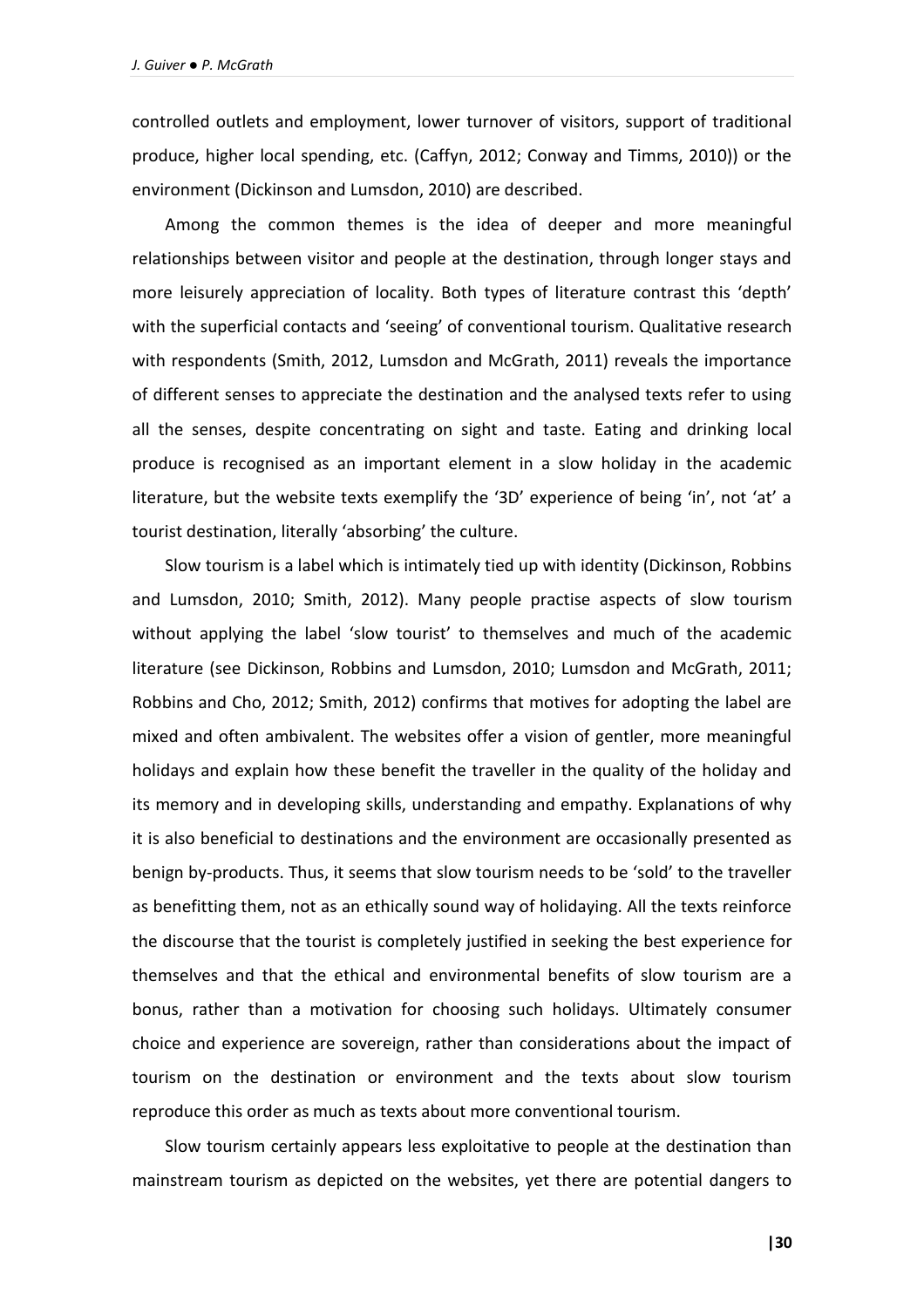local people at destinations from slow tourism. The lack of personification and often absence of residents in the texts is a warning that it is the tourist's whim which determines the prosperity of the tourism industry at a destination and their first consideration is the experience the holiday offers them. There remains the risk of 'fixing' local identities (Germann Molz, 2009) as an interpretation of the area's 'authentic' character, to be discovered by discerning slow tourists.

More optimistically, the current interest in slow tourism may be another symptom of disquiet with current trends and possibly signals challenges to concepts such as growth and consumption (Hall, 2009) or re-evaluation of our relationships with time and other people (Bertmann, 1998; Honoré 2005; Jőnsson, 1999; Odih, 1999).

# **6. Conclusions**

This paper has explored the shifting meanings of slow tourism through the academic literature and the texts of sixteen websites dedicated to slow tourism. It finds a number of common themes, but notes how the websites take the perspective of the tourists, while academic texts take multiple perspectives, including the potential impact of slow tourism on destinations, travel trends and the environment. However, it seems likely that tourist-centric texts such as those found on the websites, travelogues and blogs will have greater influence in molding the meaning of the term slow tourism and the practices associated with it.

There remains a doubt as to whether unintentional slow tourists, those who practise aspects of slow tourism but who do not recognise or adopt the label, can be classed as slow tourists or whether it can only be applied to people making a conscious choice to be and identify themselves as slow tourists.

When contrasted with, often stereotypical, accounts of conventional tourism, slow tourism means staying longer in a place, engaging with its people, history, culture and attempting to 'live' close to the way that the residents do. There is an emphasis on immersion in the local culture, even absorption of it through consumption of local food and drink, which leads to a more fulfilling and memorable holiday experience. There are potential benefits to the destination and the environment, but these are presented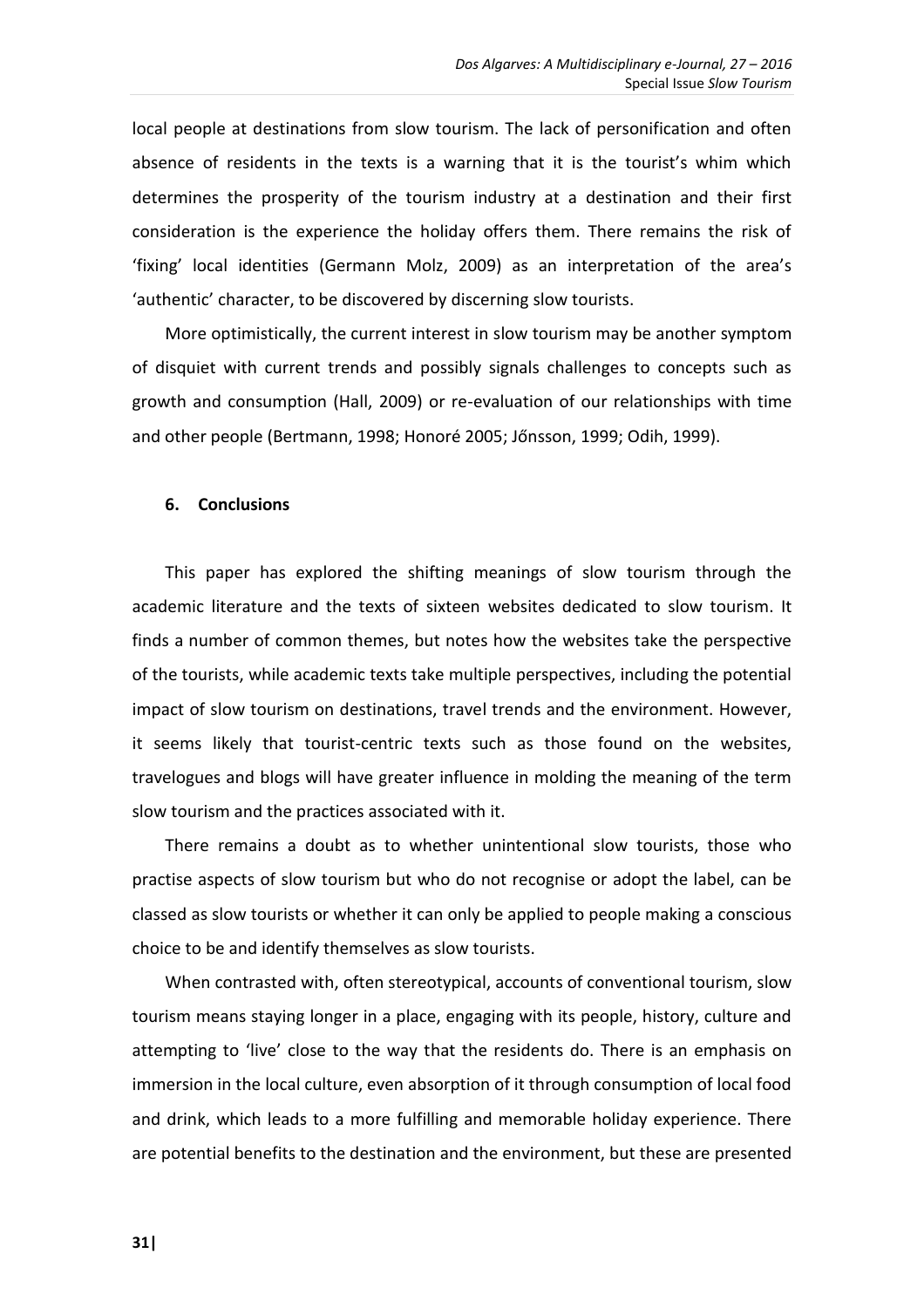as side-effects of the tourist's endeavour to savour the differentness of the holiday location.

# **References**

- Bertman, S. (1998). *Hyperculture: The human cost of speed*. London: Westport, Conn. [Buckley, R. \(2011\).](http://link.springer.com/article/10.1007/s13280-010-0100-x) Tourism under climate change: Will slow travel supersede short breaks? *Ambio, 40* (3), 328-331.
- Burr, V. (1997). *An introduction to social constructionism*. London: Routledge.
- [Caffyn, A. \(2012\).](http://www.tandfonline.com/doi/abs/10.1080/02508281.2012.11081690?journalCode=rtrr20) Advocating and implementing slow tourism. *Tourism Recreation Research, 37* (1), 77-80. doi: 10.1080/02508281.2012.11081690
- [Conway, D. & Timms, B.F. \(2010\).](http://thr.sagepub.com/content/10/4/329.short) Re-branding alternative tourism in the Caribbean: The case for 'slow tourism'. *Tourism and Hospitality Research, 10* (4), 329-344. doi: 10.1057/thr.2010.12
- Dickinson, J.E. & Lumsdon, L.M. (2010). *Slow travel and tourism*. London: Earthscan.
- [Dickinson, J.E. & Peeters, P. \(2014\).](http://onlinelibrary.wiley.com/doi/10.1002/jtr.1893/abstract) Time, tourism consumption and sustainable development. *International Journal of Tourism Research, 16* (1), 11-21. doi: 10.1002/jtr.1893
- [Dickinson, J.E., Robbins, D. & Lumsdon, L.M.](http://www.sciencedirect.com/science/article/pii/S0966692310000086) (2010). Holiday travel discourses and climate change*. Journal of Transport Geography, 18* (3), 482-489. doi: 10.1016/j.jtrangeo.2010.01.006
- Fullagar, S., Wilson, E. & Markwell, K. (2012). Starting slow: Thinking through slow mobilities and experiences. In S. Fullagar, K. Markwell & E. Wilson (Eds.), *Slow tourism: Experiences and mobilities* (pp. 1-10). Bristol: Channel View Publications.
- Gardner, N. (2009). A manifesto for slow travel. Retrieved from http://www.hiddeneurope.co.uk/a-manifesto-for-slow-travel
- [Germann Molz, J. \(2009\).](http://www.tandfonline.com/doi/abs/10.1080/14766820903464242) Representing pace in tourism mobilities: Staycations, slow travel and the amazing race. *Journal of Tourism and Cultural Change, 7* (4), 270-286. doi: 10.1080/14766820903464242
- [Guiver, J.W. \(2007\).](http://www.sciencedirect.com/science/article/pii/S0965856406000565) Modal talk: Discourse analysis of how people talk about bus and car travel. *Transportation Research Part A: Policy and Practice, 41* (3), 233-248. doi: 10.1016/j.tra.2006.05.004
- [Hall, C.M. \(2009\).](http://www.tandfonline.com/doi/abs/10.1080/13032917.2009.10518894) Degrowing tourism: Décroissance, sustainable consumption and steady-state tourism. *Anatolia: An International Journal of Tourism and Hospitality Research, 20* (1), 46-61. doi: 10.1080/13032917.2009.10518894
- Halliday, M.A.K. & Matthiessen, C. (2000). *Construing experience through meaning: A language-based approach to cognition*. London: Continuum.
- Honoré, C. (2005). *In praise of slow: How a worldwide movement is challenging the cult of speed*. London: Orion Books.
- Howard, C. (2012). Speeding up and slowing down: Pilgrimage and slow travel through time. In S. Fullagar, K. Markwell & E. Wilson (Eds.), *Slow tourism: Experiences and mobilities* (pp. 11-24). Bristol: Channel View Publications.
- Jőnsson, B. (1999). *Ten thoughts about time: A philosophical enquiry: What are you doing with your life?* (A. Paterson, Trans.). London: Constable and Robinson.
- [Larsen, J. \(2001\).](http://www.tandfonline.com/doi/abs/10.1080/09669582.2010.519438) Tourism mobilities and the travel glance: Experiences of being on the move. *Scandinavian Journal of Hospitality and Tourism, 1* (2), 80-98. doi: 10.1080/150222501317244010

[Lumsdon, L.M. & McGrath, P. \(2011\).](http://www.tandfonline.com/doi/abs/10.1080/09669582.2010.519438) Developing a conceptual framework for slow travel: A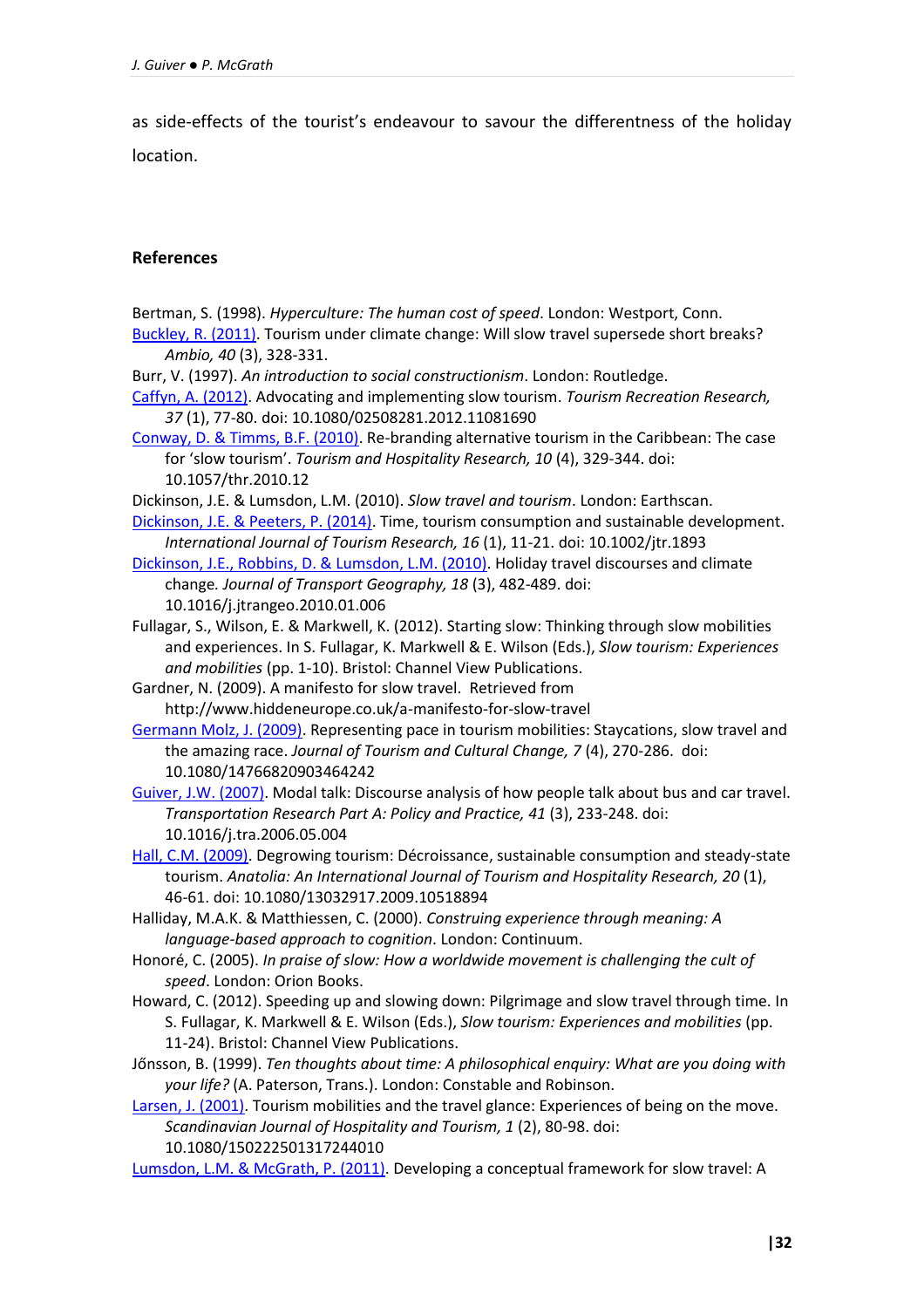grounded theory approach. *Journal of Sustainable Tourism, 19* (3), 265-279. doi: 10.1080/09669582.2010.519438

- Matos, R. (2004). Can slow tourism bring new life to Alpine regions? In K. Weiermair & C. Mathies (Eds.), *The tourism and leisure industry: Shaping the future* (pp. 93-103). London: Hawthorn Hospitality Press.
- McGrath, P. & Sharpley, R. (2016). Slow travel and slow tourism: New concept or new label? In M. Clancy (Ed.), *Slow tourism, food and cities: Pace and the search for the 'good life'*. London: Routledge.
- [Odih, P. \(1999\).](http://tas.sagepub.com/content/8/1/9.short) Gendered time in the age of deconstruction. *Time and Society, 8* (1), 9-38. doi: 10.1177/0961463X99008001002
- [Oh, H., Assaf, A.G. & Baloglu, S. \(2016\).](http://jtr.sagepub.com/content/55/2/205.short) Motivations and goals of slow tourism. *Journal of Travel Research, 55* (2), 205-219. doi: 10.1177/0047287514546228
- [Paolucci, G. \(1998\).](http://tas.sagepub.com/content/7/2-3/265.short) Time shattered: The postindustrial city and women's temporal experience. *Time & Society, 7* (2-3), 265-281. doi: 10.1177/0961463X98007002006
- [Robbins, D. & Cho, J. \(2012\).](http://www.besteducationnetwork.org/TTXII_Proceedings) *Slow travellers – who are they, and what motivates them?* Paper presented at the BEST EN Think Tank XII: Mobilities and Sustainable Tourism, Vienna.
- Simpson, L.C. (2014). *Technology, time, and the conversations of modernity.* London: Routledge.
- Smith, M. (2012). *The emerging consumption of, and demand for slow travel: Just another niche travel adjective?* (Unpublished master's thesis). Exeter University: Exeter.
- [Timms, B. & Conway, D. \(2012\).](http://www.tandfonline.com/doi/abs/10.1080/14616688.2011.610112) Slow tourism at the Caribbean's geographical margins. *Tourism Geographies: An International Journal of Tourism Space, Place and Environment, 14* (3), 396-418. doi:10.1080/14616688.2011.610112
- Urry, J. (2002). *The tourist gaze*. London: Sage Publications.
- Woehler, K. (2004). The redicovery of slowness, or leisure time as one's own and as selfagrandizement? In K. Weiermair & C. Mathies (Eds.), *The tourism and leisure industry: Shaping the future* (pp. 83-92). London: Hawthorn Hospitality Press.

World Travel Market (2007). *Global Trends Report 2007*. London: World Travel Market. [Yurtseven, H.R. & Kaya, O. \(2011\).](http://www.aijcrnet.com/journal/index/39) Slow tourists: A comparative research based on Cittaslow principles. *American International Journal of Contemporary Research, 1*(2), 91-98.

**Jo Guiver** is a Researcher with the Institute of Transport and Tourism at the University of Central Lancashire in Preston, North West England. Since gaining her doctorate in Transport Studies in 2003, she has researched a number of transport and tourism topics, including the impact of travel disruption and the use of public transport in rural tourist areas. She has written extensively about making leisure travel more sustainable and is currently working on a number of projects including the factors influencing well-being. She uses a variety of research methods: both qualitative and quantitative and employed discourse and statistical analysis for her thesis comparing the attitudes of bus and car users. She is currently Vice President for research of the International Tourism Masters Network (ITMN). Institutional address: Institute of Transport and Tourism, University of Central Lancashire, Preston, PR1 2HE, UK.

**PETER MCGRATH** is a Lecturer based in the School of Management at the University of Central Lancashire, UK. He teaches on both the undergraduate and postgraduate International Tourism Management programmes and is also involved in a variety of research projects with the Institute of Transport and Tourism, which is also based at the University of Central Lancashire, UK. His research reflects an interest in contemporary travel and tourism, namely the emerging concepts of Slow Travel and Slow Tourism. He is particularly interested in understanding the psychology of the Slow Tourist and is currently researching the